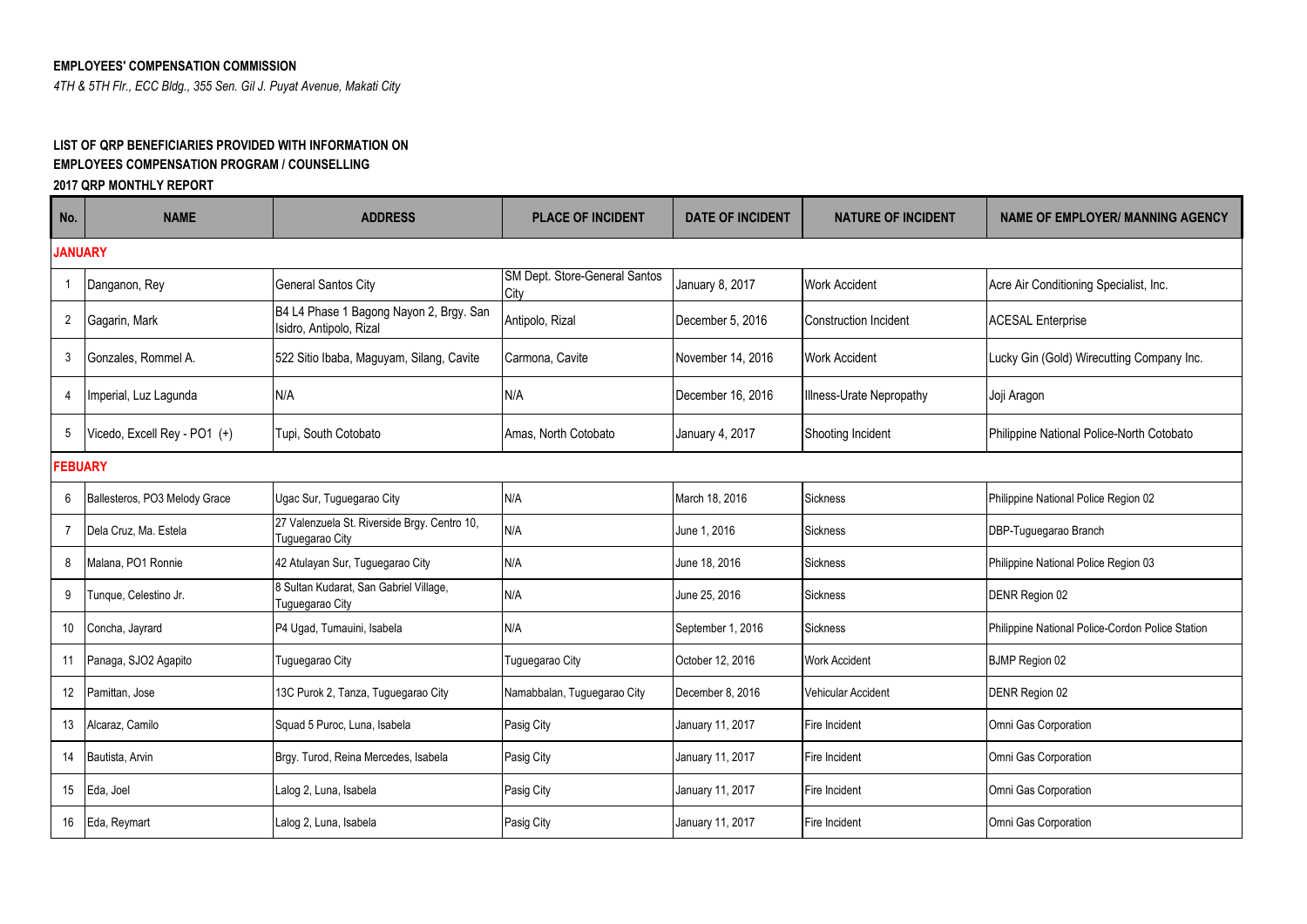| No. | <b>NAME</b>                | <b>ADDRESS</b>                                         | <b>PLACE OF INCIDENT</b>    | <b>DATE OF INCIDENT</b> | <b>NATURE OF INCIDENT</b>   | <b>NAME OF EMPLOYER/ MANNING AGENCY</b> |
|-----|----------------------------|--------------------------------------------------------|-----------------------------|-------------------------|-----------------------------|-----------------------------------------|
| 17  | Eugenio, Jeffrey           | Brgy. Turod, Reina Mercedes, Isabela                   | Pasig City                  | January 11, 2017        | Fire Incident               | Omni Gas Corporation                    |
| 18  | Eugenio, Romero Jr.        | Brgy. Turod, Reina Mercedes, Isabela                   | Pasig City                  | January 11, 2017        | Fire Incident               | Omni Gas Corporation                    |
| 19  | Guira, Domingo             | Brgy. Turod, Reina Mercedes, Isabela                   | Pasig City                  | January 11, 2017        | Fire Incident               | Omni Gas Corporation                    |
| 20  | Baliao, SPO3 Henry (+)     | Tupi, South Cotobato                                   | Polomolo, South Cotobato    | January 23, 2017        | Vehicular Accident          | Philippine National Police Region 12    |
| 21  | Jales, SPO3 Arnel (+)      | Koronadal City                                         | Polomolo, South Cotobato    | January 23, 2017        | Vehicular Accident          | Philippine National Police Region 12    |
| 22  | Vestabilla, SPO3 Ramon (+) | Koronadal City                                         | Polomolo, South Cotobato    | January 23, 2017        | Vehicular Accident          | Philippine National Police Region 12    |
| 23  | Quinco, Ranulfo            | General Santos City                                    | Calumpang, Gen. Santos City | January 31, 2017        | Work Accident (Head Injury) | NJS Customs Brokerage                   |
| 24  | Alarca, Arnelito           | 102B San Jose St. Pob. 1 Tanza, Cavite                 | HTI, EPZA, Rosario, Cavite  | February 1, 2017        | Fire Incident               | House Technolgy Industries              |
| 25  | Alending, Mila             | Brgy. Tejeros Convention, Purok 2, Rosario,<br>Cavite  | HTI, EPZA, Rosario, Cavite  | February 1, 2017        | Fire Incident               | House Technolgy Industries              |
| 26  | Apog, Evelyn               | Dream Homes Subd. Gen. Trias, Cavite                   | HTI, EPZA, Rosario, Cavite  | February 1, 2017        | Fire Incident               | House Technolgy Industries              |
| 27  | Arcinue, Jojo              | N/A                                                    | HTI, EPZA, Rosario, Cavite  | February 1, 2017        | Fire Incident               | House Technolgy Industries              |
| 28  | Aurellana, Rene            | Layong Mabilog, Maragondon, Cavite                     | HTI, EPZA, Rosario, Cavite  | February 1, 2017        | Fire Incident               | House Technolgy Industries              |
| 29  | Bathan, Henry              | Lucban, Balayan, Batangas                              | HTI, EPZA, Rosario, Cavite  | February 1, 2017        | Fire Incident               | House Technolgy Industries              |
| 30  | Cabahog, Erol              | Matabungkay Beach, Lian, Batangas                      | HTI, EPZA, Rosario, Cavite  | February 1, 2017        | Fire Incident               | House Technolgy Industries              |
| 31  | Emperador, Allan           | B10 L10 Amre Subd. Brgy. Muawin, Tanza,<br>Cavite      | HTI, EPZA, Rosario, Cavite  | February 1, 2017        | Fire Incident               | House Technolgy Industries              |
| 32  | Galvez, Edward             | 342 Panamitan, Kawit, Cavite                           | HTI, EPZA, Rosario, Cavite  | February 1, 2017        | Fire Incident               | House Technolgy Industries              |
| 33  | Guliman, Julie Bien        | Brgy. Pinucay, Baras, Rizal                            | HTI, EPZA, Rosario, Cavite  | February 1, 2017        | Fire Incident               | House Technolgy Industries              |
| 34  | erog, Alex                 | 346 Sitio Burol Tejeros Convention, Rosario,<br>Cavite | HTI, EPZA, Rosario, Cavite  | February 1, 2017        | Fire Incident               | House Technolgy Industries              |
| 35  | Mamaril, John Chester      | Slangan II, Rosario, Cavite                            | HTI, EPZA, Rosario, Cavite  | February 1, 2017        | Fire Incident               | House Technolgy Industries              |
| 36  | Molina, Melvin             | Duang Amaya III. Tanza, Cavite                         | HTI, EPZA, Rosario, Cavite  | February 1, 2017        | Fire Incident               | House Technolgy Industries              |
| 37  | Musa, Alona                | Silangan 2 Rosario, Cavite                             | HTI, EPZA, Rosario, Cavite  | February 1, 2017        | Fire Incident               | House Technolgy Industries              |
| 38  | Novela, Genaluz            | Dream Homes Subd. Tejero, Gen. Trias, Cavite           | HTI, EPZA, Rosario, Cavite  | February 1, 2017        | Fire Incident               | House Technolgy Industries              |
| 39  | Osabel, Mark               | General Trias, Cavite                                  | HTI, EPZA, Rosario, Cavite  | February 1, 2017        | Fire Incident               | House Technolgy Industries              |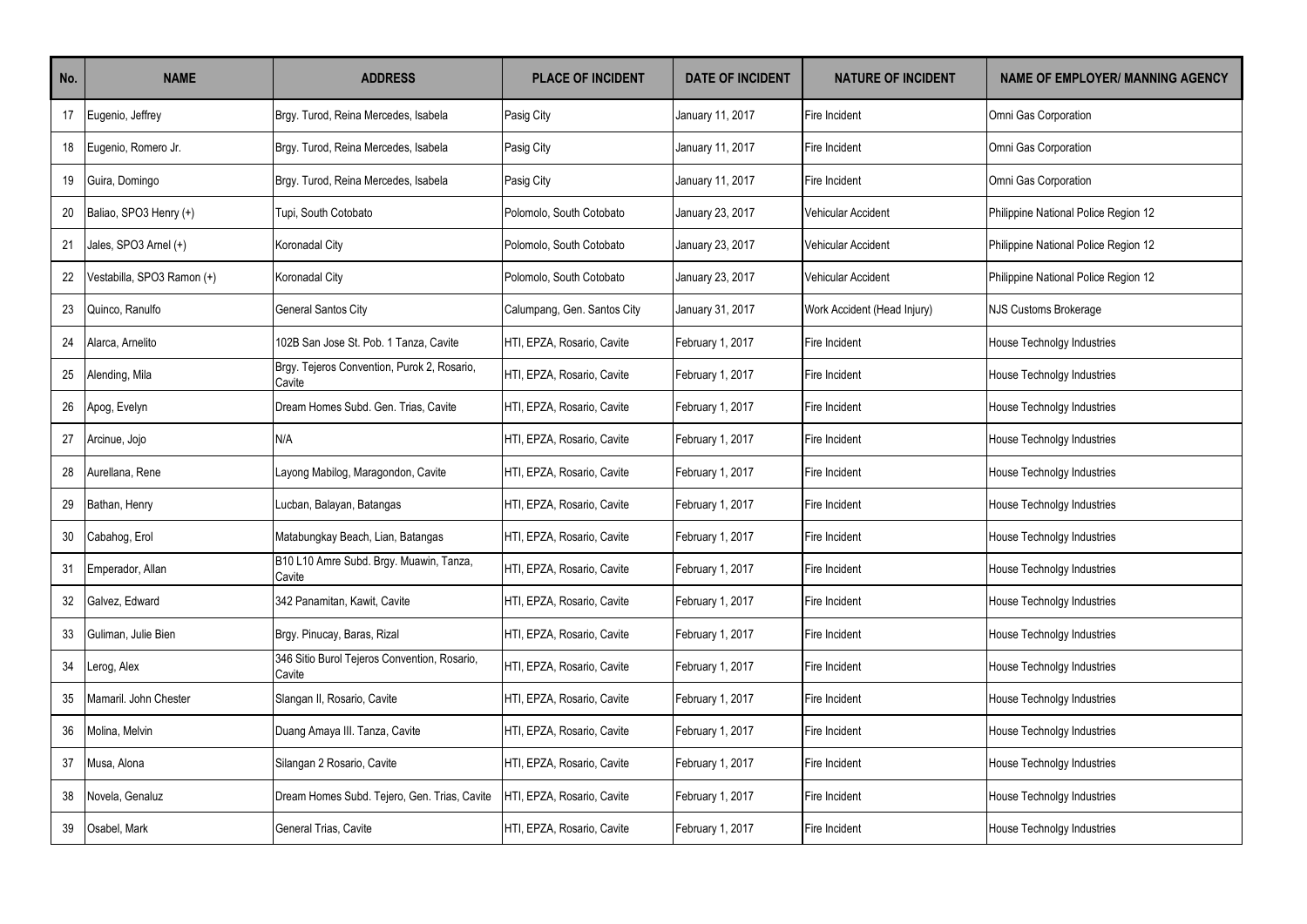| No. | <b>NAME</b>            | <b>ADDRESS</b>                                                    | <b>PLACE OF INCIDENT</b>    | <b>DATE OF INCIDENT</b> | <b>NATURE OF INCIDENT</b> | <b>NAME OF EMPLOYER/ MANNING AGENCY</b> |  |  |
|-----|------------------------|-------------------------------------------------------------------|-----------------------------|-------------------------|---------------------------|-----------------------------------------|--|--|
| 40  | Sargento, Richard      | Bucal, Tanza, Cavite                                              | HTI, EPZA, Rosario, Cavite  | February 1, 2017        | Fire Incident             | House Technolgy Industries              |  |  |
| 41  | Serrano, Kim Allen     | 186 Bucal, Tanza, Cavite                                          | HTI, EPZA, Rosario, Cavite  | February 1, 2017        | Fire Incident             | House Technolgy Industries              |  |  |
| 42  | Serrano, Reynante      | N/A                                                               | HTI, EPZA, Rosario, Cavite  | February 1, 2017        | Fire Incident             | House Technolgy Industries              |  |  |
| 43  | Sismaet, Jerome (+)    | Brgy. 4 Garita B Maragondon, Cavite                               | HTI, EPZA, Rosario, Cavite  | February 1, 2017        | Fire Incident             | House Technolgy Industries              |  |  |
| 44  | Villanueva, Rosalie    | Managa-naga, Bulan, Sorsogon                                      | HTI, EPZA, Rosario, Cavite  | February 1, 2017        | Fire Incident             | <b>House Technolgy Industries</b>       |  |  |
| 45  | Khey, William (+)      | Dreamville 3 Magsajo, Pinagbuhatan, Pasig                         | San Miguel, Pasig           | February 10, 2017       | Fire Incident             | Omni Gas Corporation                    |  |  |
| 46  | Soriano, Jairo         | 0003Lt. Road 5 Villa Estacio, Pagkalinawan,<br>Pinagbuhaan, Pasig | San Miguel, Pasig           | February 10, 2017       | Fire Incident             | Omni Gas Corporation                    |  |  |
| 47  | Pedimente, Joel (+)    | <b>General Santos City</b>                                        | Tambler, General Santo City | February 20, 2017       | Electrocution             | Rell & Renn Fishing                     |  |  |
| 48  | Fayloga, PO3 Alberto   | General Santos City                                               | <b>General Santos City</b>  | February 22, 2017       | Shooting Incident         | Philippine National Police-Malapatan    |  |  |
|     | <b>MARCH</b>           |                                                                   |                             |                         |                           |                                         |  |  |
| 49  | Fegal, Michael         | Purok 7 Banlic, Calamba, Laguna                                   | Calamba, Laguna             | June 23, 2011           | <b>Work Accident</b>      | Manila Ordage Company                   |  |  |
| 50  | Oronan. Allan          | Anayan, Balatas, Pili, Camarines Sur                              | Balite, Guinobatan, Albay   | August 2, 2015          | Wounded-in Acrtion (WIA)  | Armed Forces of the Philippines         |  |  |
| 51  | Manubay, Esmeraldo Jr. | Purok Bahada, Dao, Pagadian City                                  | Patikul, Sulu               | February 12, 2016       | Wounded-in Acrtion (WIA)  | Armed Forces of the Philippines         |  |  |
| 52  | Esparagoza, Jimbo      | Pigcawayan, North Cotobato                                        | Mansalay, Oriental Mindoro  | March 6, 2016           | Wounded-in Acrtion (WIA)  | Armed Forces of the Philippines         |  |  |
| 53  | Banayag, Marlon        | Brgy. Sili, Nagdilian, La Union                                   | Jolo, Sulu                  | May 27, 2016            | Wounded-in Acrtion (WIA)  | Armed Forces of the Philippines         |  |  |
| 54  | Midal, Rodel           | Crispin Dela Cruz, Gov. Generoso, Davao<br>Oriental               | Davao Oriental              | June 23, 2016           | Wounded-in Acrtion (WIA)  | Armed Forces of the Philippines         |  |  |
| 55  | Monares, Louie Mhell   | Brgy. Dagupan Kabacan North Cotobato                              | Davao Oriental              | June 23, 2016           | Wounded-in Acrtion (WIA)  | Armed Forces of the Philippines         |  |  |
| 56  | Duyogan, Jose          | Brgy. Plaridel Bato, Leyte                                        | Tipo-tipo, Basilan          | July 12, 2016           | Wounded-in Acrtion (WIA)  | Armed Forces of the Philippines         |  |  |
| 57  | Bagsao, Hanz Konrad    | Brgy. Malucsad Pasil Kalinga Province                             | Patikul, Sulu               | October 30, 2016        | Wounded-in Acrtion (WIA)  | Armed Forces of the Philippines         |  |  |
| 58  | Cagwayan, Lorenzo      | Songsong Upi, Gamu, Isabela                                       | Patikul, Sulu               | October 30, 2016        | Wounded-in Acrtion (WIA)  | Armed Forces of the Philippines         |  |  |
| 59  | Esperanza, Jonardo     | Furagi, Solana, Cagayan                                           | Patikul, Sulu               | October 30, 2016        | Wounded-in Acrtion (WIA)  | Armed Forces of the Philippines         |  |  |
| 60  | Basitao, Ladne         | Bulanao, Tabuk, Kalinga                                           | Lanao del Sur               | November 15, 2016       | Wounded-in Acrtion (WIA)  | Armed Forces of the Philippines         |  |  |
| 61  | Jamco, Jayson          | Zone 5 Brgy. Cabpangi, Libungan. N. Cotobato                      | Butig, Lanao del Sur        | November 15, 2016       | Wounded-in Acrtion (WIA)  | Armed Forces of the Philippines         |  |  |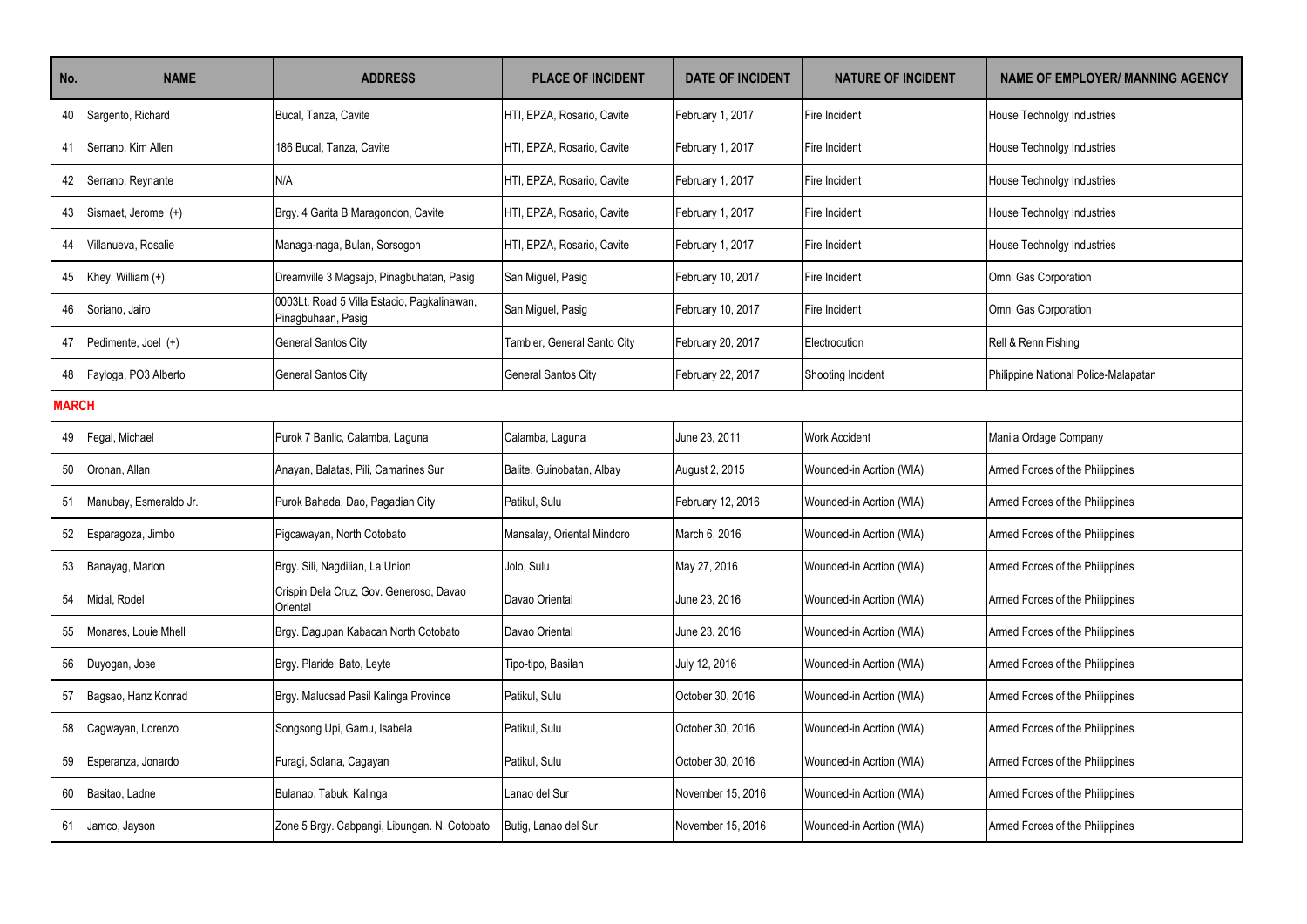| No.    | <b>NAME</b>              | <b>ADDRESS</b>                                                              | <b>PLACE OF INCIDENT</b>   | <b>DATE OF INCIDENT</b> | <b>NATURE OF INCIDENT</b> | <b>NAME OF EMPLOYER/ MANNING AGENCY</b>     |
|--------|--------------------------|-----------------------------------------------------------------------------|----------------------------|-------------------------|---------------------------|---------------------------------------------|
| 62     | Dagondon, Reginald       | Bambong Duit, Ramon Magsaysay, Zamboanga<br>del Sur                         | Zamboanga del Sur          | November 21, 2016       | Wounded-in Acrtion (WIA)  | Armed Forces of the Philippines             |
| 63     | Melburnn, Edison         | Atilano Canelar, Zamboanga City                                             | Butig, Lanao del Sur       | November 28, 2016       | Wounded-in Acrtion (WIA)  | Armed Forces of the Philippines             |
| 64     | Quijano, Arturo          | <b>Batangas City</b>                                                        | N/A                        | December 1, 2016        | <b>Work Accident</b>      | Transglobal                                 |
| 65     | Salo, Ruel               | B12 I3 Palm Hill, Palo Alto, Calamba, Laguna                                | Calamba, Laquna            | December 1, 2016        | <b>Work Accident</b>      | <b>TMA Group Philippines</b>                |
| 66     | Nolito, Topular          | Talisay, San Jose Camarines, Norte                                          | Butig, Lanao del Sur       | December 10, 2016       | Wounded-in Acrtion (WIA)  | Armed Forces of the Philippines             |
| 67     | Villavecencio, Ferdinand | Purok 5 Mamplasan, Binan, Laguna                                            | Butig, Lanao del Sur       | December 19, 2016       | Wounded-in Acrtion (WIA)  | Armed Forces of the Philippines             |
| 68     | Malana, Gerry            | Calamagui 1st Ilagan City, Isabela                                          | Patikul, Sulu              | January 15, 2017        | Wounded-in Acrtion (WIA)  | Armed Forces of the Philippines             |
| 69     | Mondejar, Danilo         | Kidapawan, Nort Cotobato                                                    | Patikul, Sulu              | January 15, 2017        | Wounded-in Acrtion (WIA)  | Armed Forces of the Philippines             |
| 70     | Gregorio, Vincent John   | Sitio Kamongsawi Upi, Maguindanao                                           | Ampatuan, Maguindanao      | January 26, 2017        | Wounded-in Acrtion (WIA)  | Armed Forces of the Philippines             |
| 71     | Mallorca, Eldie          | Brgy. Baliki, Midsayap, N. Cotobato                                         | Ampatuan, Maquindanao      | January 26, 2017        | Wounded-in Acrtion (WIA)  | Armed Forces of the Philippines             |
| $72\,$ | Pagalangan, Henric       | Caburan JAS. Davao Occidental                                               | Panamao, Sulu              | January 31, 2017        | Wounded-in Acrtion (WIA)  | Armed Forces of the Philippines             |
| 73     | Escorido, Lumberto Jr.   | Catandaan, Nasugbu, Batangas                                                | HTI, EPZA, Rosario, Cavite | February 1, 2017        | Fire Incident             | House Technolgy Industries                  |
| 74     | Gabisan, Mary Angel      | B2 L 6 Unit 3 Sierra Madre St. Bermuda Homes,<br>Pamplona I, Las Pinas City | HTI. EPZA. Rosario. Cavite | February 1, 2017        | Fire Incident             | <b>House Technolgy Industries</b>           |
| 75     | Gajeto, Jay              | Dreamhomes Subd. Tejero, Gen. Trias, Cavite                                 | HTI, EPZA, Rosario, Cavite | February 1, 2017        | Fire Incident             | House Technolgy Industries                  |
| 76     | Mendoza, Pejie           | Real Compound San Antonio 2, Noveleta, Cavite HTI, EPZA, Rosario, Cavite    |                            | February 1, 2017        | Fire Incident             | House Technolgy Industries                  |
| 77     | Piedad, Jennifer         | Sta. Lucia East, Moncada, Tarlac                                            | HTI, EPZA, Rosario, Cavite | February 1, 2017        | Fire Incident             | House Technolgy Industries                  |
| 78     | Constantino, Melvin      | Carmenville Subd. Mate, City of Tayabas,<br>Quezon                          | Calamba, Laguna            | February 6, 2017        | <b>Work Accident</b>      | <b>Exelpack Corporation</b>                 |
| 79     | Abugan, Ferdinand        | N/A                                                                         | South Drive, Baguio City   | February 7, 2017        | Electrocution             | Meralco Industrial Engineering Service Cop. |
| 80     | Abbariao, Antonio Jr.    | Batu, Enrile, Cagayan                                                       | Sto. Nino, Cagayan         | February 10, 2017       | Wounded-in Acrtion (WIA)  | Armed Forces of the Philippines             |
| 81     | Orillosa, Edgar          | <b>General Santos City</b>                                                  | <b>General Santos City</b> | February 10, 2017       | <b>Work Accident</b>      | Century Pacific Agricultural Ventures       |
| 82     | Padre, Blandino          | B37 L65 Southville, Niugan, Cabuyao, Laguna                                 | Calamba, Laquna            | February 13, 2017       | <b>Work Accident</b>      | South Timberland Marketing Corp.            |
| 83     | Bautista Jose Jr.        | Siclong, Laur, Nueva Ecija                                                  | Davao City                 | February 16, 2017       | Wounded-in Acrtion (WIA)  | Armed Forces of the Philippines             |
| 84     | Retutar, Marion Rex      | Lupao, Nueva Ecija                                                          | Brgy. Lamanan, Davao City  | February 16, 2017       | Wounded-in Acrtion (WIA)  | Armed Forces of the Philippines             |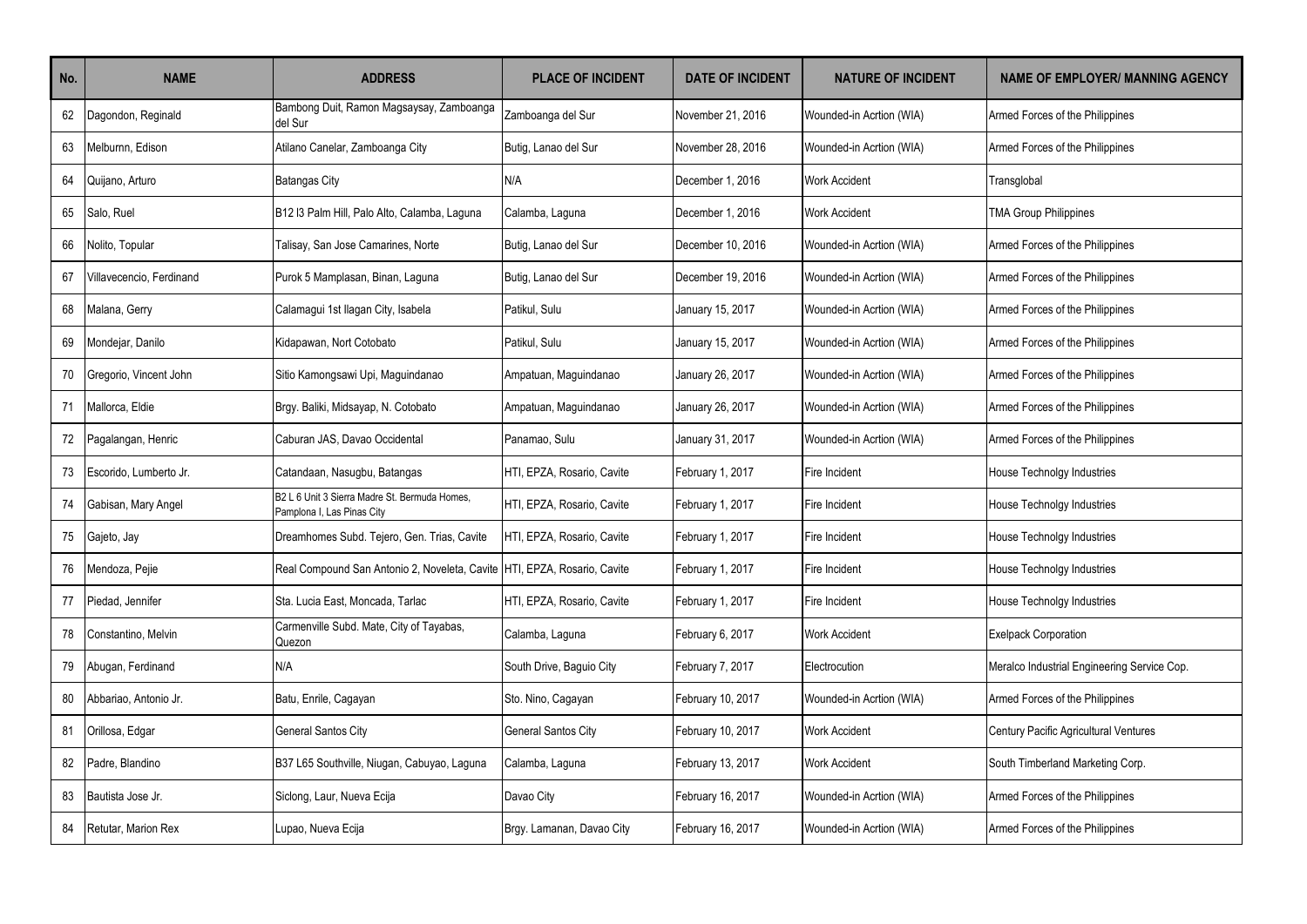| No. | <b>NAME</b>              | <b>ADDRESS</b>                                 | <b>PLACE OF INCIDENT</b>    | <b>DATE OF INCIDENT</b> | <b>NATURE OF INCIDENT</b> | <b>NAME OF EMPLOYER/ MANNING AGENCY</b>                                |
|-----|--------------------------|------------------------------------------------|-----------------------------|-------------------------|---------------------------|------------------------------------------------------------------------|
| 85  | Cuaresma, Arnel          | Brgy. Cabaluyan 2nd, Mangatarem, Pangasinan    | Brgy. Lamanan, Davao City   | February 17, 2017       | Wounded-in Acrtion (WIA)  | Armed Forces of the Philippines                                        |
| 86  | Dadulla. Edilberto SFO4  | N/A                                            | La Union                    | February 20, 2017       | Motorcycle Accident       | Bureau of Fire Protection-Aringayy, La Union                           |
| 87  | Tantiado, Mariano        | Baniques St. Pugo, La Union                    | La Union                    | February 20, 2017       | Motorcycle Accident       | Bureau of Fire Protection-Aringayy, La Union                           |
| 88  | Valiente, Rodolfo        | <b>General Santos City</b>                     | <b>General Santos City</b>  | February 20, 2017       | <b>Burn Accident</b>      | <b>Alternative Network Services</b>                                    |
| 89  | Aguinaldo, Jovenal PO2   | Naneng, Tabuk City, Kalinga                    | Lubuanga, Kalinga           | February 21, 2017       | Shooting Incident         | Philippine National Police-Kalinga Provincial Public<br>Safety Company |
| 90  | Asuncion, Ferdinand PO1  | Gregorio del Pilar, llocos Sur                 | Lubuanga, Kalinga           | February 21, 2017       | Shooting Incident         | Philippine National Police-Kalinga Provincial Public<br>Safety Company |
| 91  | Compas, Charles Ryan PO1 | 198 Malagay St. Casigayan, Tabuk City, Kalinga | Lubuanga, Kalinga           | February 21, 2017       | Shooting Incident         | Philippine National Police-Kalinga Provincial Public<br>Safety Company |
| 92  | Lawagan, Cruzaldo PO3    | Purok 7 Bulanao, Tabuk City, Kalinga           | Lubuanga, Kalinga           | February 21, 2017       | Shooting Incident         | Philippine National Police-Kalinga Provincial Public<br>Safety Company |
| 93  | Tayod, Vincent Paul PO1  | New Tanglag, Tabuk City, Kalinga               | Lubuanga, Kalinga           | February 21, 2017       | Shooting Incident         | Philippine National Police-Kalinga Provincial Public<br>Safety Company |
| 94  | De Guzman, Daniel        | N/A                                            | Suriago del Norte           | February 27, 2017       | Wounded-in Acrtion (WIA)  | Armed Forces of the Philippines                                        |
| 95  | Dupagan, Julius          | Ga-ang, Tanudan, Kalinga                       | Jolo, Sulu                  | March 1, 2017           | Wounded-in Acrtion (WIA)  | Armed Forces of the Philippines                                        |
| 96  | Perlas, Dreyfuss (+)     | Poblacion, Batan, Aklan                        | Kapatagan, Lanao del Norte  | March 1, 2017           | Shooting Incident         | Department of Health                                                   |
| 97  | Campo, Orlando (+)       | Del Rosario, Naga City                         | Tabacco City, Albay         | March 5, 2017           | Vehicular Accident        | SK Trucking& Manpower Services                                         |
| 98  | Nantes, Rommel (+)       | Brgy. Palanog, Camalig, Albay                  | Tabacco City, Albay         | March 5, 2017           | Vehicular Accident        | SK Trucking& Manpower Services                                         |
| 99  | Romero, Jhem (+)         | Brgy. Palanog, Camalig, Albay                  | Tabacco City, Albay         | March 5. 2017           | Vehicular Accident        | SK Trucking& Manpower Services                                         |
| 100 | Alcover, Anthony         | General Santos City                            | <b>General Santos City</b>  | March 8, 2017           | Vehicular Accident        | Phil. Cinmic Industrial Corp.                                          |
| 101 | Daayatan, Windyl PFC     | Puerto, Cagayan de Oro City                    | Surigao del Sur             | March 8, 2017           | Wounded-in Acrtion (WIA)  | Armed Forces of the Philippines                                        |
| 102 | Salon, Roger             | Sto. Nino, Lapasan, Cagayan de Oro City        | Within the company premises | March 9. 2017           | Work Accident             | <b>KMG Taxi and Trucking Services</b>                                  |
| 103 | Baldos, Gerome PO1       | N/A                                            | La Union                    | March 13, 2017          | Ambush                    | Philippine National Police-Abra                                        |
| 104 | Lubaton, Randy           | <b>General Santos City</b>                     | <b>General Santos City</b>  | March 17, 2017          | Vehicular Accident        | The Farm Carpenter Hill                                                |
| 105 | Endrica, Juvert          | Pasay, Manila                                  | N/A                         | N/A                     | Sickness                  | <b>Bell Electronics</b>                                                |
| 106 | Magadia, Rochelle        | B24 L14 MV Looc, Calamba, Laguna               | N/A                         | N/A                     | <b>Sickness</b>           | Jose Rizal Memorial School-Calamba, Laquna                             |
| 107 | Versoza, Jonard          | Labangal, General Santos City                  | N/A                         | N/A                     | Wounded-in Acrtion (WIA)  | Armed Forces of the Philippines                                        |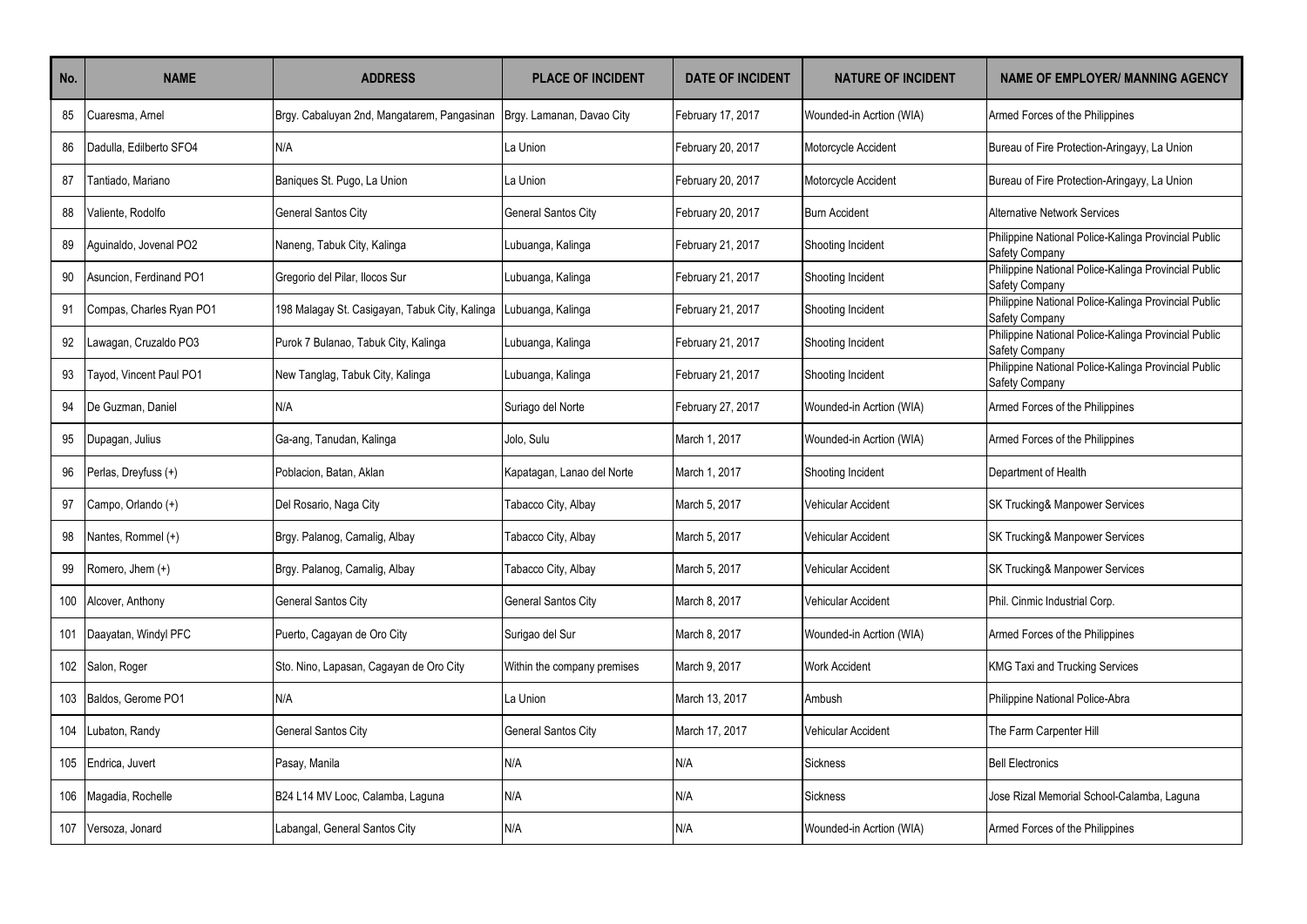| No.          | <b>NAME</b>                  | <b>ADDRESS</b>                                                | <b>PLACE OF INCIDENT</b> | <b>DATE OF INCIDENT</b> | <b>NATURE OF INCIDENT</b> | <b>NAME OF EMPLOYER/ MANNING AGENCY</b>                       |  |  |
|--------------|------------------------------|---------------------------------------------------------------|--------------------------|-------------------------|---------------------------|---------------------------------------------------------------|--|--|
| 108          | Villaruel, Victor            | Bago City, Negros Occidental                                  | N/A                      | N/A                     | <b>Sickness</b>           | United Philippine Lines, Inc.                                 |  |  |
| <b>APRIL</b> |                              |                                                               |                          |                         |                           |                                                               |  |  |
| 109          | Liza SR. Aguila              | B62 L14 P1 Mabuhay, Mamatid, Cabuyao<br>Laguna                | Biñan Laguna             | June 1, 2011            | <b>Sickness</b>           | Amrok Technology Biñan Laguna                                 |  |  |
| 110          | Joel M. De Castro            | P3 B10 L20 Lakesidenss Banay Banay Cabuyao,<br>Laquna         | Sta. Rosa Laguna         | December 14, 2016       | <b>Work Accident</b>      | Magnolia under HBO Agency                                     |  |  |
| 111          | Zamudio John Robert          | 1020 Aldada st. Brgy. Sta.Barbara, Baliuag,<br><b>Bulacan</b> | Cavite                   | January 6, 2017         | <b>Work Accident</b>      | Wuhan Fiberhome International Inc. Makati City                |  |  |
|              | 112 Reynaldo A. Dialino      | B6 L1 P4-E Golden City, Dlla Sta. Rosa, Laguna                | Sta. Rosa Laguna         | February 1, 2017        | <b>Work Accident</b>      | Yutaka under VA Andrade Manpower Agency                       |  |  |
|              | 113 Rodfel S. Odper          | 265 Letran Site, Bucal Calamba, Laguna                        | Molino, Cavite           | February 16, 2017       | <b>Motor Accident</b>     | Yakult Ermita, Manila                                         |  |  |
| 114          | Romal A. Suazo               | Brgy. Palangan, Nagcarlan, Laguna                             | Dasmariñas, Cavite       | February 20, 2017       | Motor Accident            | Super Cool Air Services Cubao, Quezon City                    |  |  |
|              | 115 Christopher B. Dela Peña | 801 Sitio Balanga, Pinagbayanan, Pila, Laguna                 | Calamba Laguna           | February 26, 2017       | Work Accident             | SEMPHIL under Savent Corp Agency<br>Calamba, Laguna           |  |  |
|              | 116 Vicente S. Salde         | San Jose de Buenavista, Antique                               | Tibiao, Antique          | March 17, 2017          | Vehicular Accident        | Antique Builders                                              |  |  |
|              | 117 Sony Castillo            | B33 L26 Sitio Manfil Canlubang, Kapayapaan<br>Ville           | Cabuyao Laguna           | March 19, 2017          | <b>Work Accident</b>      | Procter and Gamble under Synergos Passion Asia Inc.           |  |  |
|              | 118 Kepler Kant P. Sultan    | P3 Camp Vicente Lim, Calamba Laguna                           | Canlubang Laguna         | March 24, 2017          | <b>Work Accident</b>      | PG Flex under AVA Manpower Services Pariano Rizal,<br>Calamba |  |  |
|              | 119 Cendeo N. Tuiza          | B23 L18 Bamboo Orchard, Banay Banay,<br>Cabuyao, Laguna       | Sta. Rosa Laguna         | March 28, 2017          | <b>Work Accident</b>      | Toshiba Information Equipment (Phils) Inc. Biñan,<br>Laguna   |  |  |
| 120          | Marlon B. Tambor             | Sto. Domingo, Bay, Laguna                                     | Sta. Rosa Laguna         | March 31, 2017          | Motor Accident            | Credit Bills Loan Halang, Calamba                             |  |  |
|              | 121 Arnold Pampolina         | <b>Tacurong City</b>                                          | Tacurong City            | April 3, 2017           | Explosion                 | Sultan Kudarat Electric Cooperative - Sukelco                 |  |  |
|              | 122 Larry Daniel             | <b>Tacurong City</b>                                          | <b>Tacurong City</b>     | April 3, 2017           | Explosion                 | Sultan Kudarat Electric Cooperative - Sukelco                 |  |  |
| 123          | <b>Edison Escultero</b>      | Tacurong City                                                 | Tacurong City            | April 3, 2017           | Explosion                 | Sultan Kudarat Electric Cooperative - Sukelco                 |  |  |
|              | 124 Janno Buendicho          | <b>Tacurong City</b>                                          | Tacurong City            | April 3, 2017           | Explosion                 | Sultan Kudarat Electric Cooperative - Sukelco                 |  |  |
| 125          | Romel Carnaso                | <b>Tacurong City</b>                                          | Tacurong City            | April 3, 2017           | Explosion                 | Sultan Kudarat Electric Cooperative - Sukelco                 |  |  |
| 126          | Kenneth Carumba              | <b>Tacurong City</b>                                          | Tacurong City            | April 3, 2017           | Explosion                 | Sultan Kudarat Electric Cooperative - Sukelco                 |  |  |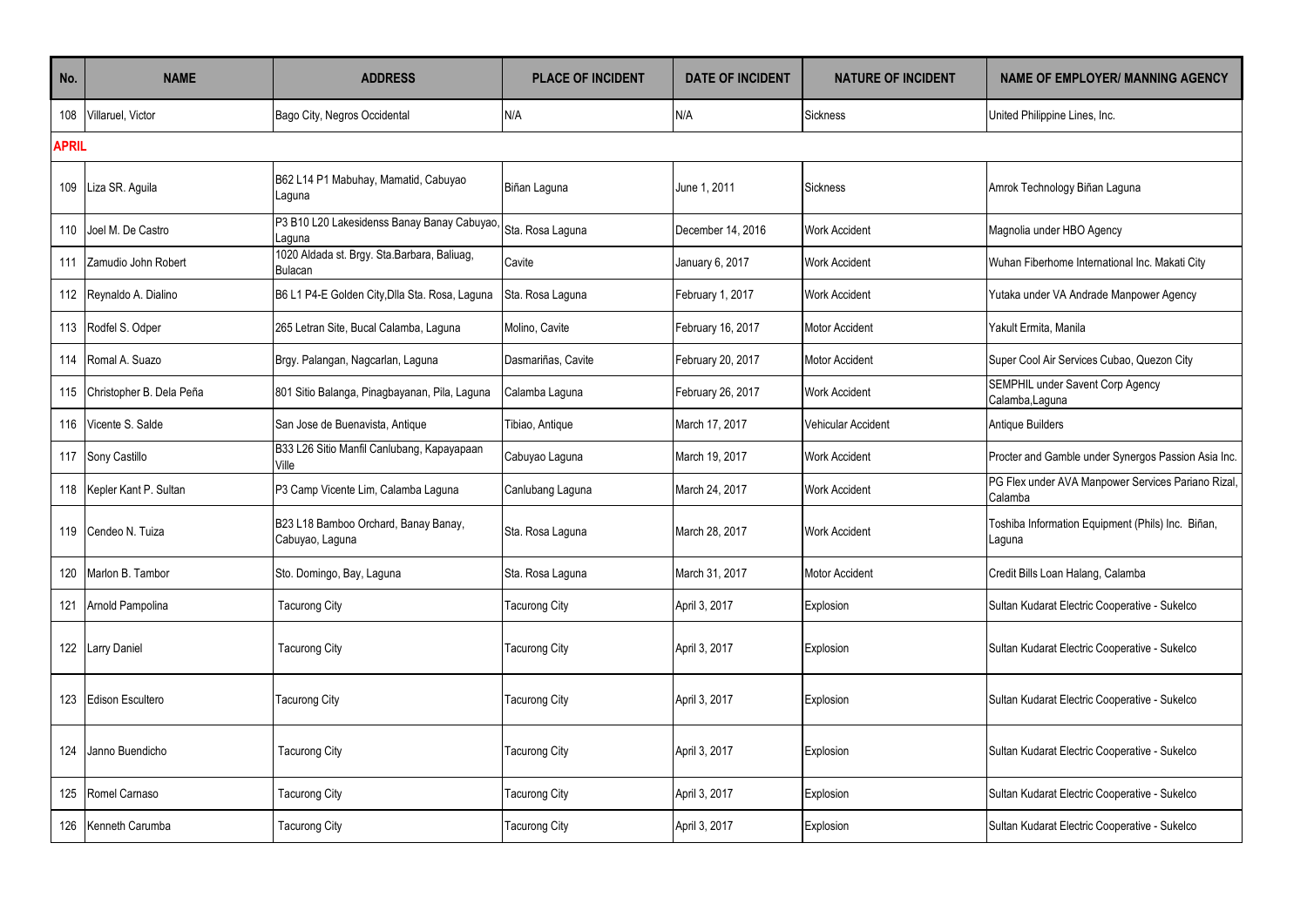| No.        | <b>NAME</b>                | <b>ADDRESS</b>                                 | <b>PLACE OF INCIDENT</b>   | <b>DATE OF INCIDENT</b> | <b>NATURE OF INCIDENT</b> | <b>NAME OF EMPLOYER/ MANNING AGENCY</b>                                |  |  |  |
|------------|----------------------------|------------------------------------------------|----------------------------|-------------------------|---------------------------|------------------------------------------------------------------------|--|--|--|
| 127        | June Nhel Alla             | <b>Tacurong City</b>                           | Tacurong City              | April 3, 2017           | Explosion                 | Sultan Kudarat Electric Cooperative - Sukelco                          |  |  |  |
|            | 128 Domingo Barela         | Mayapa, Calamba                                | Cabuyao Laguna             | April 6, 2017           | <b>Work Accident</b>      | Procter and Gamble under Synergos Passion Asia Inc.<br>Cabuyao, Laguna |  |  |  |
| 129        | Jed Desapor                | <b>General Santos City</b>                     | <b>MGTR Compound</b>       | April 10, 2017          | <b>Machine Accident</b>   | Mommy Gina Tuna Resources, Inc.                                        |  |  |  |
| 130        | 2LT Estelito P. Saldua Jr. | 146 Brgy. Mojon - Tampoy, San Jose, Batangas   | Inabanga, Bohol            | April 11, 2017          | Ambush                    | Armed Forces of the Philippines Quezon City                            |  |  |  |
| 131        | Jomar A. Alaurin           | Purok 3 Tinago St. Buyuan, Legaspi City, Albay | Brgy Mabinit, Legaspi City | September 19,2016       | <b>Vehicular Accident</b> | SNS Security Agency Inc.                                               |  |  |  |
| <b>MAY</b> |                            |                                                |                            |                         |                           |                                                                        |  |  |  |
|            | 132 PO3 Manuel Gorospe     | Ugac Sur, Tuguegarao City, Cagayan             | Tuguegarao City            | November 17, 2016       | Vehicular Accident        | PNP Provincial Office Tuguegarao City, Cagayan                         |  |  |  |
|            | 133 PO3 James Talamayan    | San Gabriel, Tuguegarao City, Cagayan          | Tuguegarao City            | November 17, 2016       | Vehicular Accident        | PNP Provincial Office Tuguegarao City, Cagayan                         |  |  |  |
|            | 134 Ronald Ferrer          | Annafunan East, Tuguegarao City, Cagayan       | Tuguegarao City, Cagayan   | December 8, 2016        | <b>Sickness</b>           | PNP Region 2 Tuguegarao City, Cagayan                                  |  |  |  |
|            | 135   Brigada Claro        | Tagum City, Davao                              | Tagum City, Davao          | February 7, 2017        | Vehicular Accident        | Baguio General Hospital And Medical Center                             |  |  |  |
|            | 136 Marilyn Lapaz          | Tagum City, Davao                              | Tagum City, Davao          | February 7, 2017        | Vehicular Accident        | Baguio General Hospital And Medical Center                             |  |  |  |
|            | 137 Michelle Suyat         | Tagum City, Davao                              | Tagum City, Davao          | February 7, 2017        | Vehicular Accident        | Baguio General Hospital And Medical Center                             |  |  |  |
|            | 138 Candida Donggayao      | Tagum City, Davao                              | Tagum City, Davao          | February 7, 2017        | Vehicular Accident        | Baguio General Hospital And Medical Center                             |  |  |  |
|            | 139 Carmen Bumatnong       | Tagum City, Davao                              | Tagum City, Davao          | February 7, 2017        | Vehicular Accident        | Baguio General Hospital And Medical Center                             |  |  |  |
| 140        | Teresa Abrenica            | Tagum City, Davao                              | Tagum City, Davao          | February 7, 2017        | Vehicular Accident        | Baguio General Hospital And Medical Center                             |  |  |  |
| 141        | Valorie Presco             | Tagum City, Davao                              | Tagum City, Davao          | February 7, 2017        | <b>Vehicular Accident</b> | Baguio General Hospital And Medical Center                             |  |  |  |
| 142        | <b>Clarence Clemente</b>   | Tagum City, Davao                              | Tagum City, Davao          | February 7, 2017        | <b>Vehicular Accident</b> | Baguio General Hospital And Medical Center                             |  |  |  |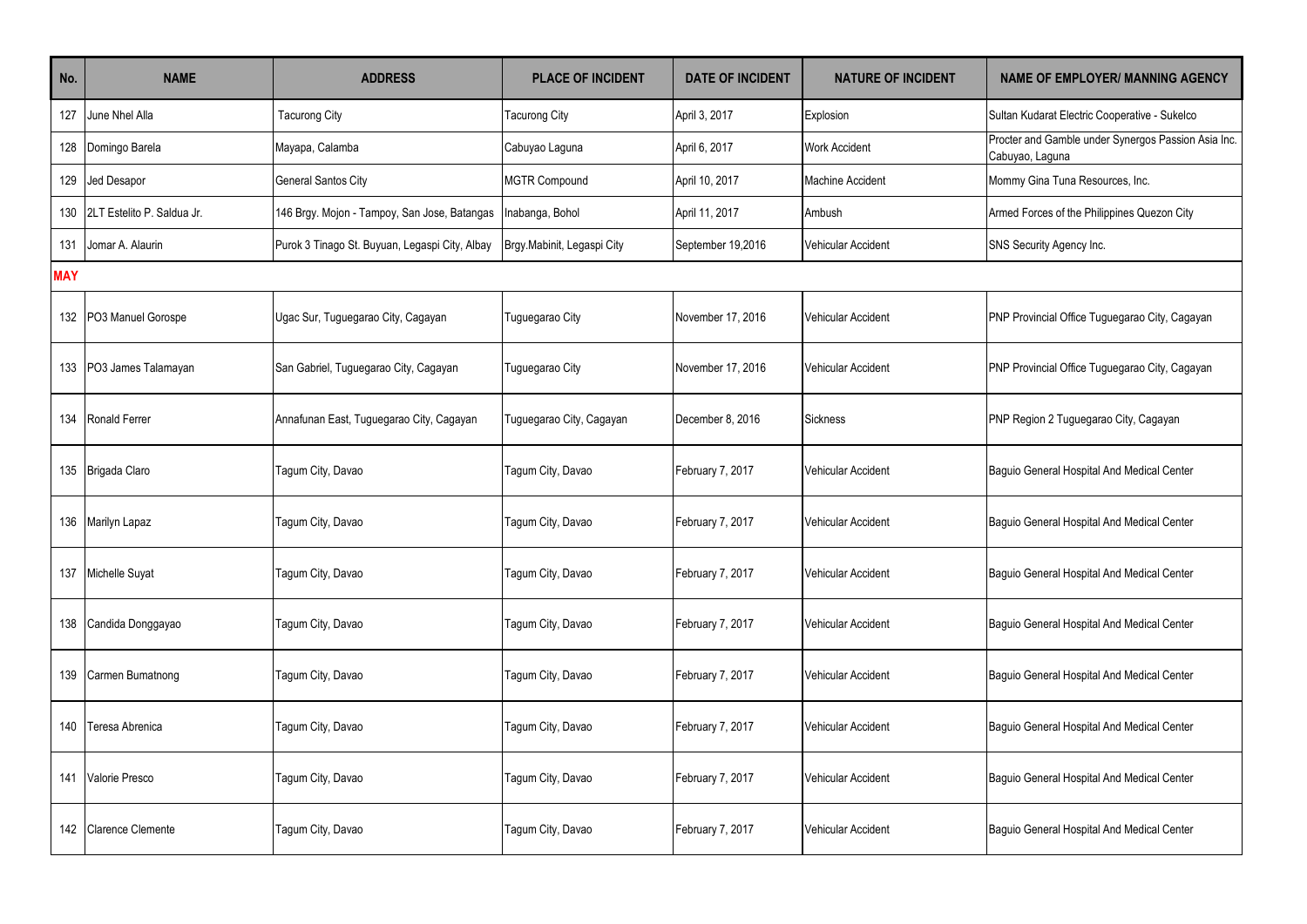| No.         | <b>NAME</b>              | <b>ADDRESS</b>                                               | <b>PLACE OF INCIDENT</b>              | <b>DATE OF INCIDENT</b> | <b>NATURE OF INCIDENT</b>        | <b>NAME OF EMPLOYER/ MANNING AGENCY</b>             |
|-------------|--------------------------|--------------------------------------------------------------|---------------------------------------|-------------------------|----------------------------------|-----------------------------------------------------|
|             | 143 Marites Balora       | Tagum City, Davao                                            | Tagum City, Davao                     | February 7, 2017        | Vehicular Accident               | Baguio General Hospital And Medical Center          |
|             | 144 Eulina Lagdap        | Tagum City, Davao                                            | Tagum City, Davao                     | February 7, 2017        | Vehicular Accident               | Baguio General Hospital And Medical Center          |
|             | 145 Virginia Mangati     | Tagum City, Davao                                            | Tagum City, Davao                     | February 7, 2017        | <b>Vehicular Accident</b>        | Baguio General Hospital And Medical Center          |
| 146         | Zapanta, Maria Luisa     | B94 L8 Dona Aurora St., Camarin, Caloocan City Caloocan City |                                       | March 15, 2017          | <b>Work Accident</b>             | <b>JINKZ Manpower Services</b>                      |
|             | 147 Ma. Estela Dela Cruz | Tuguegarao City                                              | Tuguegarao City                       | March 16, 2017          | Accident                         | DENR PENRO Tuguegarao City, Cagayan                 |
|             | 148 Rosalie Dout         | Central East, Bauang, La Union                               | La Union                              | April 3, 2017           | <b>Vehicular Accident</b>        | LGU BAUANG                                          |
|             | 149 Tolosa, Byron        | B43 L15 4th 21St. VAB, Pasay City                            | Tanay, Rizal                          | May 4, 2017             | <b>Work Accident</b>             | Armed Forces of the Philippines-Philippine Airforce |
| 150         | Lorenz Dela Cruz         | Maya, Infanta, Pangasinan                                    | Pangasinan                            | May 12, 2017            | <b>Electric Burning Incident</b> | <b>Load Master Trucking Services</b>                |
| 151         | Garry Kim Dagami         | General Santos City                                          | <b>General Santos City</b>            | May 12, 2017            | Head got stuck on a roll up door | Human Resource Multi-purpose Cooperative            |
|             | 152 Enrico Pineda        | Yokohama, Clark Freeport, Pampanga                           | Yokohama, Clark Freeport,<br>Pampanga | May 14, 2017            | Fire Incident                    | Yokohama Clark Freeport, Pampanga                   |
|             | 153 Randy P. Quizon      | Yokohama, Clark Freeport, Pampanga                           | Yokohama, Clark Freeport,<br>Pampanga | May 14, 2017            | Fire Incident                    | Yokohama Clark Freeport, Pampanga                   |
|             | 154 Anthony Nulud        | Yokohama, Clark Freeport, Pampanga                           | Yokohama, Clark Freeport,<br>Pampanga | May 14, 2017            | Fire Incident                    | Yokohama Clark Freeport, Pampanga                   |
| <b>JUNE</b> |                          |                                                              |                                       |                         |                                  |                                                     |
| 155         | Tagapan, Fredie          | San Isidro West, Sta. Maria, Isabela                         | Angeles City, Pampanga                | May 17, 2013            | <b>Work Accident</b>             | Mega Matrix Security Agency                         |
|             | 156 Arnejo, Sherwin      | Kauswagan, Lanao del Norte                                   | Basilan                               | November 8, 2015        | Wounded-in-Action (WIA)          | Armed Forces of the Philippines-Philippine Army     |
|             | 157 Daguio, Proceso Jr.  | Manga, Penablanca, Cagayan                                   | Tuguegarao City                       | August 22, 2016         | Sickness/Illness                 | DepEd-Penablanca East Nat'l High School             |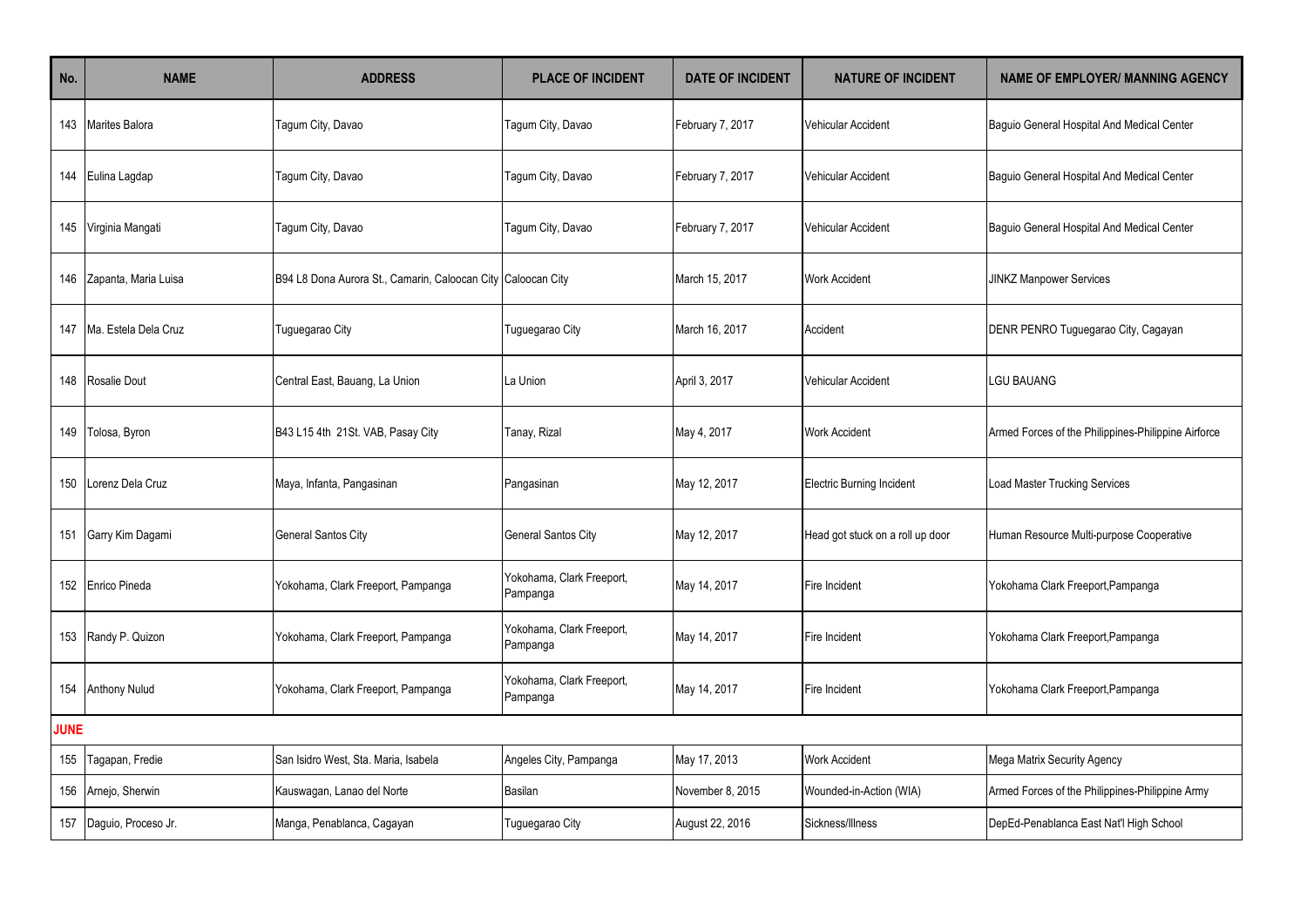| No. | <b>NAME</b>           | <b>ADDRESS</b>                      | <b>PLACE OF INCIDENT</b>      | <b>DATE OF INCIDENT</b> | <b>NATURE OF INCIDENT</b> | <b>NAME OF EMPLOYER/ MANNING AGENCY</b>         |
|-----|-----------------------|-------------------------------------|-------------------------------|-------------------------|---------------------------|-------------------------------------------------|
| 158 | Binalay, Victor       | Larion Bajo, Tuguegarao City        | Tuguegarao City               | December 8, 2016        | Sickness/Illness          | DEpEd Region 2                                  |
| 159 | Vina, Fernnado        | Sta. Teresa Iguig, Cagayan          | Mindoro                       | February 8, 2017        | Sickness/Illness          | RD Interior Junio Construction                  |
| 160 | Villanueva, Victor    | Ugac Norte, Tuguegarao City         | Tuguegarao City               | April 13, 2017          | <b>Machine Accident</b>   | Jounsier Machine Shop                           |
| 161 | Tungpalan, Jojo       | Curifang, Solano, Nueva Vizcaya     | Solano, Nueva Vizcaya         | April 24, 2017          | Sickness/Illness          | MB Saddul & Sons Corp.                          |
| 162 | Claro, Rancel         | Sta. Victoria, Ilagan City, Isabela | Carig Sur, Tuguegarao City    | May 3, 2017             | Electrocution             | <b>Valley Construction</b>                      |
| 163 | Acain, Jerald (+)     | 9051 Bukandala 4, Imus, Cavite      | Paranaque City                | May 11, 2017            | Vehicular Accident        | Superior Maintenance Services Inc.              |
| 164 | Dinglasan, Jonel      | N/A                                 | <b>General Santos City</b>    | May 12, 2017            | <b>Vehicular Accident</b> | GenSan Shipyard                                 |
| 165 | Canete, Sharmaine(+)  | N/A                                 | Sibagat, Agusan del Norte     | May 16, 2017            | Shooting Incident         | <b>Philippine National Police</b>               |
| 166 | Borres, Chuck         | Halapitan, San Fernando, Bukidnon   | Marawi City                   | May 17, 2017            | Wounded-in-Action (WIA)   | Armed Forces of the Philippines-Philippine Army |
| 167 | Dela Cruz, Jossie (+) | N/A                                 | San Francisco, Agusan del Sur | May 20, 2017            | Electrocution             | DepEd Region 13                                 |
| 168 | Obrero, Evaristo      | Palson Bula, Camarines Sur          | Araneta, Sta. Mesa, Manila    | May 22, 2017            | Electrocution             | RJ Bearis Construction                          |
| 169 | Borbo, Ricky          |                                     | Cagayan de Oro City           | May 22, 2017            | <b>Work Accident</b>      | Moterey Meatshop                                |
| 170 | Solar, Freddie (+)    | N/A                                 | Marawi City                   | May 23, 2017            | Killed-in-Action (KIA)    | <b>Philippine National Police</b>               |
| 171 | Manos, Joselito       | Cauayan Drive Matina, Davao City    | Marawi City                   | May 23, 2017            | Wounded-in-Action (WIA)   | Armed Forces of the Philippines-Philippine Army |
| 172 | Mayo, Edgar           | Malandag, Sarangani Province        | Marawi City                   | May 23, 2017            | Wounded-in-Action (WIA)   | Armed Forces of the Philippines-Philippine Army |
| 173 | Caka, Jovelon         | Parang, Maguindanao                 | Marawi City                   | May 23, 2017            | Wounded-in-Action (WIA)   | Armed Forces of the Philippines-Philippine Army |
| 174 | Cabanayan, George     |                                     | Marawi City                   | May 23, 2017            | Wounded-in-Action (WIA)   | Armed Forces of the Philippines-Philippine Army |
| 175 | Perez, Cristian       | Maria Aurora, Aurora                | Marawi City                   | May 23, 2017            | Wounded-in-Action (WIA)   | Armed Forces of the Philippines-Philippine Army |
| 176 | Peras, Anthony        | Katatagan, Lanao del Norte          | Marawi City                   | May 23, 2017            | Wounded-in-Action (WIA)   | Armed Forces of the Philippines-Philippine Army |
| 177 | Pelaez, Junvert       | <b>Bacolod City</b>                 | Marawi City                   | May 23, 2017            | Wounded-in-Action (WIA)   | Armed Forces of the Philippines-Philippine Army |
| 178 | Palomar, Raffy        | St. Vill Nova, Quezon City          | Marawi City                   | May 23, 2017            | Wounded-in-Action (WIA)   | Armed Forces of the Philippines-Philippine Army |
| 179 | Zamora, Randy         | Daet, Camarines Norte               | Marawi City                   | May 23, 2017            | Wounded-in-Action (WIA)   | Armed Forces of the Philippines-Philippine Army |
| 180 | Rivera, Ardel         | Paranas, Samar                      | Marawi City                   | May 23, 2017            | Wounded-in-Action (WIA)   | Armed Forces of the Philippines-Philippine Army |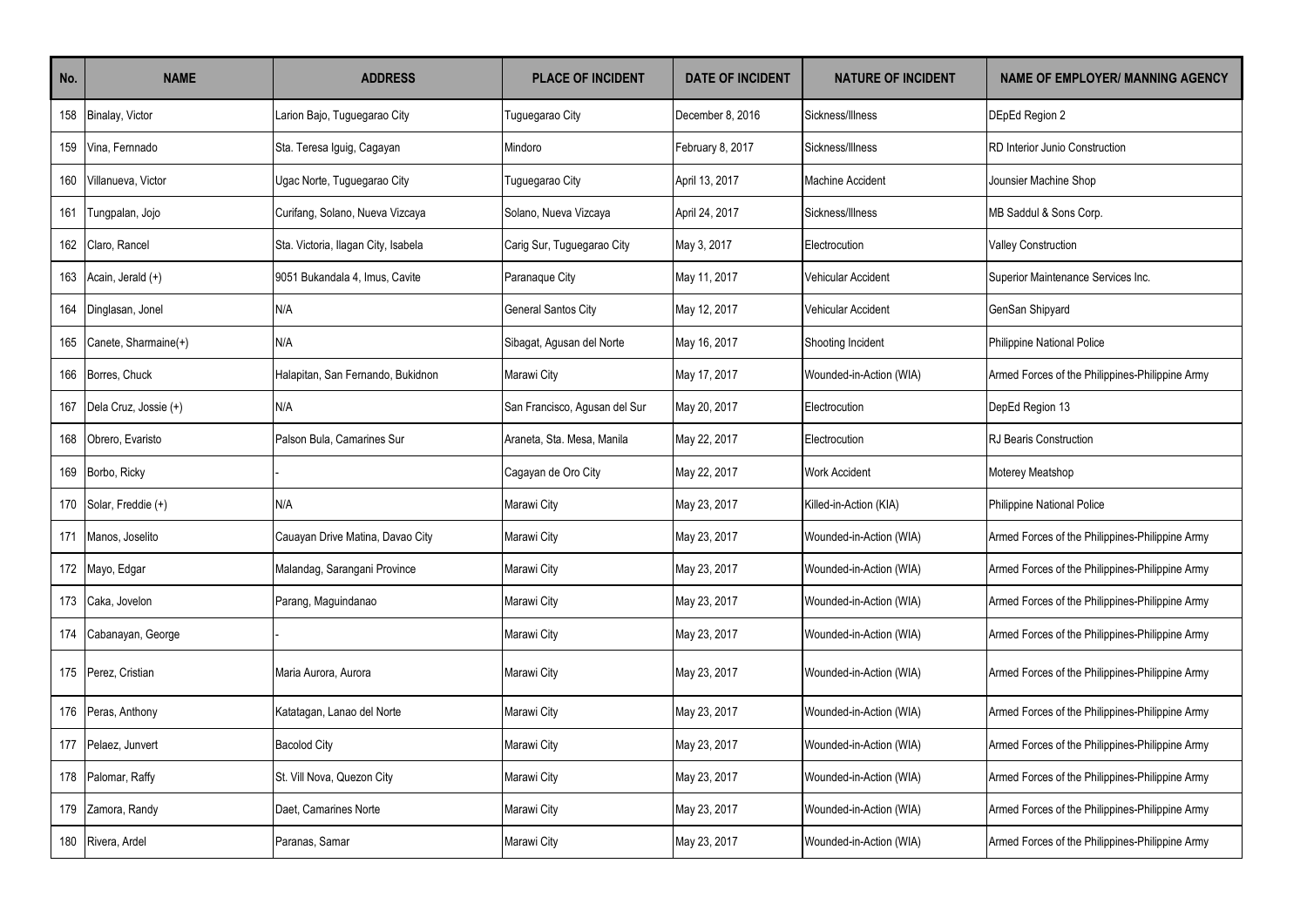| No. | <b>NAME</b>            | <b>ADDRESS</b>                 | <b>PLACE OF INCIDENT</b> | <b>DATE OF INCIDENT</b> | <b>NATURE OF INCIDENT</b> | <b>NAME OF EMPLOYER/ MANNING AGENCY</b>         |
|-----|------------------------|--------------------------------|--------------------------|-------------------------|---------------------------|-------------------------------------------------|
| 181 | Lumbay, Mark           | Rizal, Makati City             | Marawi City              | May 23, 2017            | Wounded-in-Action (WIA)   | Armed Forces of the Philippines-Philippine Army |
| 182 | Serrano, Benito (+)    | N/A                            | Marawi City              | May 24, 2017            | Killed-in-Action (KIA)    | Armed Forces of the Philippines-Philippine Army |
| 183 | Gutlay, Anthony        | Bulan, Sorsogon                | Marawi City              | May 24, 2017            | Wounded-in-Action (WIA)   | Armed Forces of the Philippines-Philippine Army |
| 184 | Diaz, Edgar Jr.        | Poblacion, Maramag, Bukidnon   | Marawi City              | May 24, 2017            | Wounded-in-Action (WIA)   | Armed Forces of the Philippines-Philippine Army |
| 185 | Albeza, Joel           | Valencia City, Bukidnon        | Marawi City              | May 24, 2017            | Wounded-in-Action (WIA)   | Armed Forces of the Philippines-Philippine Army |
| 186 | Anos, Joselito         | Kawayan, Matina, Davao City    | Marawi City              | May 24, 2017            | Wounded-in-Action (WIA)   | Armed Forces of the Philippines-Philippine Army |
| 187 | Friginal, Mark Jay     | San Luis, Aurora               | Marawi City              | May 24, 2017            | Wounded-in-Action (WIA)   | Armed Forces of the Philippines-Philippine Army |
| 188 | Parel, Roland          | Balo-l. Lanao del Norte        | Marawi City              | May 24, 2017            | Wounded-in-Action (WIA)   | Armed Forces of the Philippines-Philippine Army |
| 189 | Generalao, Teodolo     | Maramag, Bukidnon              | Marawi City              | May 24, 2017            | Wounded-in-Action (WIA)   | Armed Forces of the Philippines-Philippine Army |
| 190 | Valencia, Ferdie       | Suterville, Zamboanga City     | Marawi City              | May 24, 2017            | Wounded-in-Action (WIA)   | Armed Forces of the Philippines-Philippine Army |
| 191 | Cajandab, Jun          | Lupao, Nueva Ecija             | Marawi City              | May 24, 2017            | Wounded-in-Action (WIA)   | Armed Forces of the Philippines-Philippine Army |
| 192 | Ledesma, Johnny        | Cauayan, Negros Occidental     | Marawi City              | May 24, 2017            | Wounded-in-Action (WIA)   | Armed Forces of the Philippines-Philippine Army |
| 193 | Paragoya, Rico         | Asuncion, Davao del Norte      | Marawi City              | May 24, 2017            | Wounded-in-Action (WIA)   | Armed Forces of the Philippines-Philippine Army |
| 194 | Alvarez. Gerald        | Signal Village, Taguig City    | Marawi City              | May 24, 2017            | Wounded-in-Action (WIA)   | Armed Forces of the Philippines-Philippine Army |
| 195 | Yurong, Randy          | S. Osmena, Zamboanga del Norte | Marawi City              | May 25, 2017            | Wounded-in-Action (WIA)   | Armed Forces of the Philippines-Philippine Army |
| 196 | Ocuaman, Jery          | Mangaldan, Pangasinan          | Marawi City              | May 25, 2017            | Wounded-in-Action (WIA)   | Armed Forces of the Philippines-Philippine Army |
| 197 | Dalire, Relly Boy      | Allacapan, Cagayan             | Marawi City              | May 25, 2017            | Wounded-in-Action (WIA)   | Armed Forces of the Philippines-Philippine Army |
| 198 | Batilo, John Rey       | San Jose, Libona, Bukidnon     | Marawi City              | May 25, 2017            | Wounded-in-Action (WIA)   | Armed Forces of the Philippines-Philippine Army |
| 199 | Lanes, Jay             | Esperanza, Sultan Kudarat      | Marawi City              | May 26, 2017            | Wounded-in-Action (WIA)   | Armed Forces of the Philippines-Philippine Army |
| 200 | Fernandez, Lucky       | Aguilar, Pangasinan            | Marawi City              | May 26, 2017            | Wounded-in-Action (WIA)   | Armed Forces of the Philippines-Philippine Army |
| 201 | Enchao, Joemar         | Josefina, Zamboanga del Sur    | Marawi City              | May 26, 2017            | Wounded-in-Action (WIA)   | Armed Forces of the Philippines-Philippine Army |
| 202 | Bordamante, Arnold'(+) | N/A                            | <b>Butuan City</b>       | May 27, 2017            | Vehicular Accident        | Equiparco Construction                          |
| 203 | Macalam, Arcenio Jr.   |                                | Marawi City              | May 27, 2017            | Wounded-in-Action (WIA)   | Armed Forces of the Philippines-Philippine Army |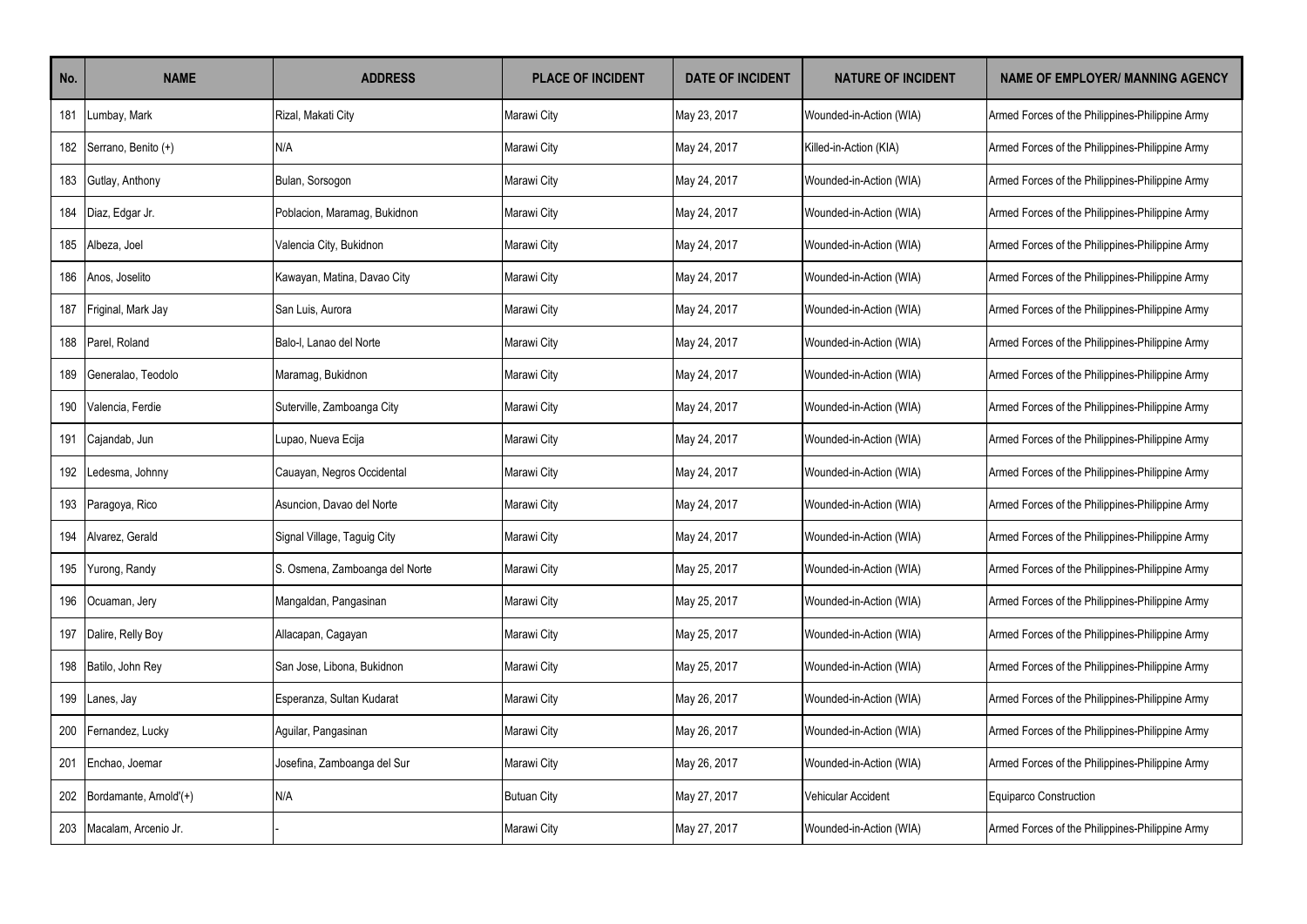| No. | <b>NAME</b>            | <b>ADDRESS</b>                           | <b>PLACE OF INCIDENT</b> | <b>DATE OF INCIDENT</b> | <b>NATURE OF INCIDENT</b> | <b>NAME OF EMPLOYER/ MANNING AGENCY</b>         |
|-----|------------------------|------------------------------------------|--------------------------|-------------------------|---------------------------|-------------------------------------------------|
| 204 | Dugenio, Roy           | Jamindan, Capiz                          | Marawi City              | May 28, 2017            | Wounded-in-Action (WIA)   | Armed Forces of the Philippines-Philippine Army |
| 205 | Delos Santos, Marjonie | Balo-I. Lanao del Norte                  | Marawi City              | May 28, 2017            | Wounded-in-Action (WIA)   | Armed Forces of the Philippines-Philippine Army |
| 206 | Toledo, Rusty          | San Pablo, Ipil, Zamboanga del Sur       | Marawi City              | May 29, 2017            | Wounded-in-Action (WIA)   | Armed Forces of the Philippines-Philippine Army |
| 207 | Fagyan, Kent           | Vincenzo Sagun, Zamboanga del Sur        | Marawi City              | May 29, 2017            | Wounded-in-Action (WIA)   | Armed Forces of the Philippines-Philippine Army |
| 208 | Cabido, Silverio       | Carmen, Cagayan de Oro City              | Marawi City              | May 29, 2017            | Wounded-in-Action (WIA)   | Armed Forces of the Philippines-Philippine Army |
|     | 209 Borja, Randy       | Ipil, Zamboanga City                     | Marawi City              | May 29, 2017            | Wounded-in-Action (WIA)   | Armed Forces of the Philippines-Philippine Army |
|     | 210 Buada, Jeffrey     | 311 Lower Montecillo Camp 7, Baguio City | Marawi City              | May 29, 2017            | Wounded-in-Action (WIA)   | Armed Forces of the Philippines-Philippine Army |
| 211 | Llaga, Richard         | Gingoog City                             | Marawi City              | May 30, 2017            | Wounded-in-Action (WIA)   | Armed Forces of the Philippines-Philippine Army |
| 212 | Angsoy, Kidron         | Tabuk City, Kalinga                      | Marawi City              | May 30, 2017            | Wounded-in-Action (WIA)   | Armed Forces of the Philippines-Philippine Army |
| 213 | ozano, Von Ryan        | Patag, Cagayan de Oro City               | Marawi City              | May 30, 2017            | Wounded-in-Action (WIA)   | Armed Forces of the Philippines-Philippine Army |
| 214 | Flores, Benie          |                                          | Marawi City              | May 30, 2017            | Wounded-in-Action (WIA)   | Armed Forces of the Philippines-Philippine Army |
| 215 | Amor, Richard          | Balabagan, Lanao del Sur                 | Marawi City              | May 31, 2017            | Wounded-in-Action (WIA)   | Armed Forces of the Philippines-Philippine Army |
| 216 | Coronel. Bobbie        | Misamis Occidental                       | Marawi City              | May 31, 2017            | Wounded-in-Action (WIA)   | Armed Forces of the Philippines-Philippine Army |
| 217 | Matias, Jerry          | Upi, Maguindanao                         | Marawi City              | May 31, 2017            | Wounded-in-Action (WIA)   | Armed Forces of the Philippines-Philippine Army |
| 218 | Mortiz, Julito         | Poblacion, Lapuyan, Zamboanga del Sur    | Marawi City              | May 31, 2017            | Wounded-in-Action (WIA)   | Armed Forces of the Philippines-Philippine Army |
| 219 | Agpasa, Elmer          | Dipolog City                             | Marawi City              | May 31, 2017            | Wounded-in-Action (WIA)   | Armed Forces of the Philippines-Philippine Army |
| 220 | Arguelles, Adriane     | Polomolok. South Cotobato                | Marawi City              | May 31, 2017            | Wounded-in-Action (WIA)   | Armed Forces of the Philippines-Philippine Army |
| 221 | Trojillo, Noven        | Roxas, North Cotobato                    | Marawi City              | May 31, 2017            | Wounded-in-Action (WIA)   | Armed Forces of the Philippines-Philippine Army |
|     | 222 Banguiran, Allan   | Gaya-gaya, Bulacan                       | Marawi City              | May 31, 2017            | Wounded-in-Action (WIA)   | Armed Forces of the Philippines-Philippine Army |
| 223 | Antone, Lester         | Mahayag, Zamboanga del Sur               | Marawi City              | May 31, 2017            | Wounded-in-Action (WIA)   | Armed Forces of the Philippines-Philippine Army |
| 224 | Crieta, Julius         | Siocon, Zamboanga del Norte              | Marawi City              | May 31, 2017            | Wounded-in-Action (WIA)   | Armed Forces of the Philippines-Philippine Army |
| 225 | Orbillo, Bernie        | Alibeng Sison, Pangasinan                | Marawi City              | May 31, 2017            | Wounded-in-Action (WIA)   | Armed Forces of the Philippines-Philippine Army |
| 226 | Bustillo, Dandie       | Siraway, Zamboanga del Norte             | Marawi City              | May 31, 2017            | Wounded-in-Action (WIA)   | Armed Forces of the Philippines-Philippine Army |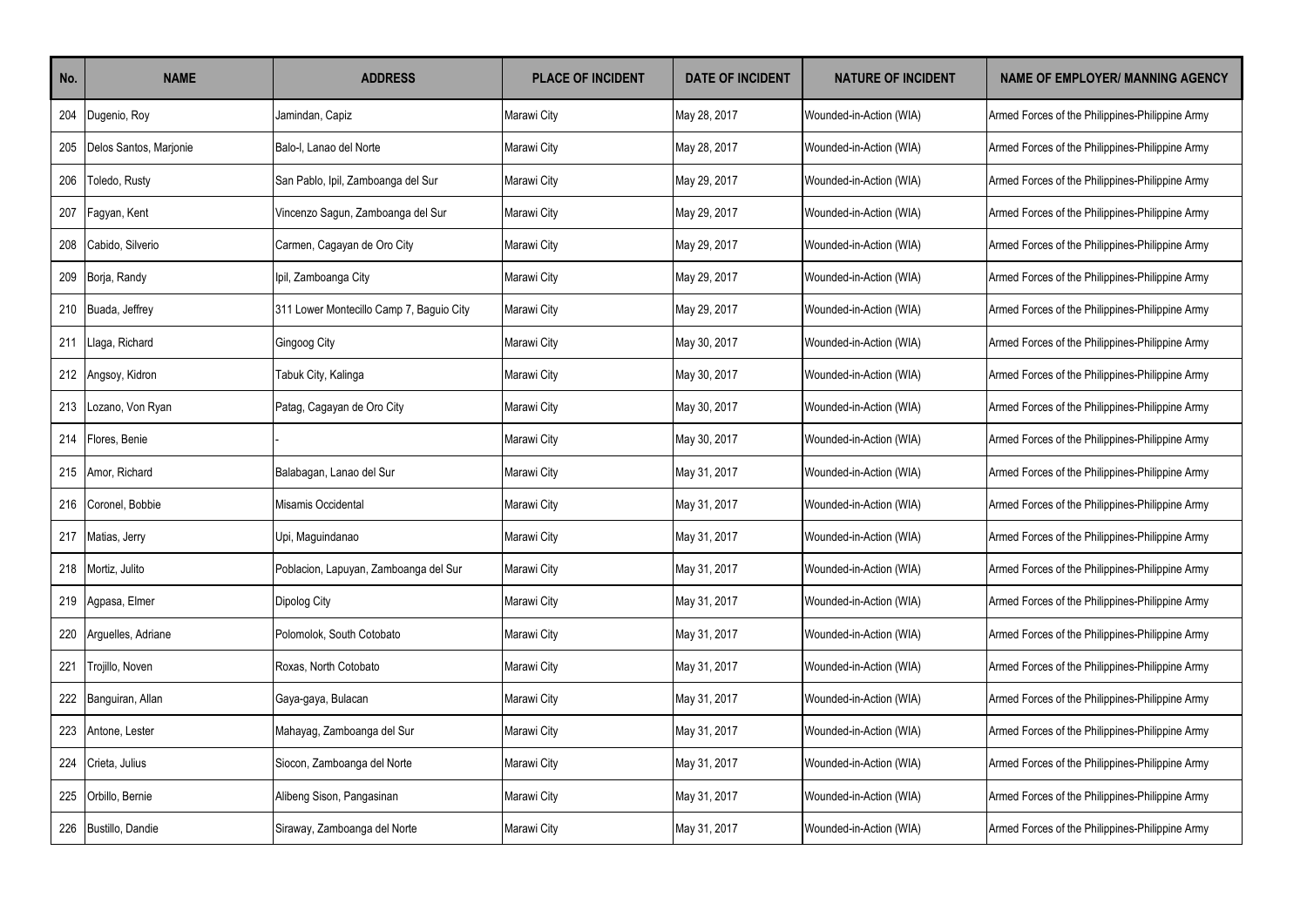| No. | <b>NAME</b>         | <b>ADDRESS</b>                                                  | <b>PLACE OF INCIDENT</b>         | <b>DATE OF INCIDENT</b> | <b>NATURE OF INCIDENT</b> | <b>NAME OF EMPLOYER/ MANNING AGENCY</b>         |
|-----|---------------------|-----------------------------------------------------------------|----------------------------------|-------------------------|---------------------------|-------------------------------------------------|
| 227 | azaga, Franky       | Lutayan, Sultan Kudarat                                         | Marawi City                      | May 31, 2017            | Wounded-in-Action (WIA)   | Armed Forces of the Philippines-Philippine Army |
| 228 | Bergante, Jessie    |                                                                 | Marawi City                      | May 31, 2017            | Wounded-in-Action (WIA)   | Armed Forces of the Philippines-Philippine Army |
| 229 | Aquino, Johva (+)   | N/A                                                             | Marawi City                      | June 1, 2017            | Killed-in-Action (KIA)    | Armed Forces of the Philippines-Philippine Army |
| 230 | Pabuaya, Raul       | Pulacay, Zamboanga del Sur                                      | Marawi City                      | June 1, 2017            | Wounded-in-Action (WIA)   | Armed Forces of the Philippines-Philippine Army |
| 231 | Gutierrez. Joshel   | Zamboanga Sibugay                                               | Marawi City                      | June 1, 2017            | Wounded-in-Action (WIA)   | Armed Forces of the Philippines-Philippine Army |
| 232 | Gomez, Reginaldo    | Putik, Zamboanga City                                           | Marawi City                      | June 1, 2017            | Wounded-in-Action (WIA)   | Armed Forces of the Philippines-Philippine Army |
| 233 | Candido, Rolly      | Pasalobong, Zamnboanga City                                     | Marawi City                      | June 1, 2017            | Wounded-in-Action (WIA)   | Armed Forces of the Philippines-Philippine Army |
| 234 | Dragon, Benjie      | Balingasag, Misamis Oriental                                    | Marawi City                      | June 1, 2017            | Wounded-in-Action (WIA)   | Armed Forces of the Philippines-Philippine Army |
| 235 | Abuan, Jomar        | Bacacay, Albay                                                  | Marawi City                      | June 1, 2017            | Wounded-in-Action (WIA)   | Armed Forces of the Philippines-Philippine Army |
| 236 | Navarro, Marte      | Banga, South Cotobato                                           | Marawi City                      | June 1, 2017            | Wounded-in-Action (WIA)   | Armed Forces of the Philippines-Philippine Army |
| 237 | Jbalde, Eric        | Jasaan, Misamis Oriental                                        | Marawi City                      | June 1, 2017            | Wounded-in-Action (WIA)   | Armed Forces of the Philippines-Philippine Army |
| 238 | Paat, Nino          | Baggao, Cagayan                                                 | Marawi City                      | June 2, 2017            | Wounded-in-Action (WIA)   | Armed Forces of the Philippines-Philippine Army |
| 239 | Gregorio, Ace       | Dao, Pagadian City                                              | Marawi City                      | June 2, 2017            | Wounded-in-Action (WIA)   | Armed Forces of the Philippines-Philippine Army |
| 240 | Villanueva, Mark    | Sto. Tomas. La Union                                            | Marawi City                      | June 2, 2017            | Wounded-in-Action (WIA)   | Armed Forces of the Philippines-Philippine Army |
| 241 | Umali, Jaycee Edgar | 11 Daisy St. Novaliches, Quezon City                            | Resorts World Manila, Pasay City | June 2, 2017            | Fire Incident             | Resorts World Manila                            |
| 242 | Aludo, Frederick    | Abucay Sulat, Eastern Samar                                     | Maguindanao                      | June 7, 2017            | Wounded-in-Action (WIA)   | Armed Forces of the Philippines-Philippine Army |
| 243 | Parba, Mark (+)     | N/A                                                             | Marawi City                      | June 8, 2017            | Killed-in-Action (KIA)    | Armed Forces of the Philippines-Philippine Army |
| 244 | Gomez, Marvin (+)   | N/A                                                             | Marawi City                      | June 9, 2017            | Vehicular Accident        | Armed Forces of the Philippines-Philippine Army |
| 245 | Sevilla, Rinze      | San Jose Valing, Brgy. Libacao Himamaylan,<br>Negros Occidental | Marawi City                      | June 11, 2017           | Wounded-in-Action (WIA)   | Armed Forces of the Philippines-Philippine Army |
| 246 | Ducrao, Crunel      | Poblacion, Kabugao, Apayao                                      | Marawi City                      | June 13, 2017           | Wounded-in-Action (WIA)   | Armed Forces of the Philippines-Philippine Army |
| 247 | Gumarang, Vicente   | Prk 1 Poblacion Guipos, Zamboanga del Sur                       | Marawi City                      | June 13, 2017           | Wounded-in-Action (WIA)   | Armed Forces of the Philippines-Philippine Army |
| 248 | Vergara, Justin     | Fort Bonifacio, Taguig City                                     | Marawi City                      | June 14, 2017           | Wounded-in-Action (WIA)   | Armed Forces of the Philippines-Philippine Army |
| 249 | Salisipan, Dexter   | 177 Don Alfaro St., Tetuan, Zamboanga City                      | Marawi City                      | June 14, 2017           | Wounded-in-Action (WIA)   | Armed Forces of the Philippines-Philippine Army |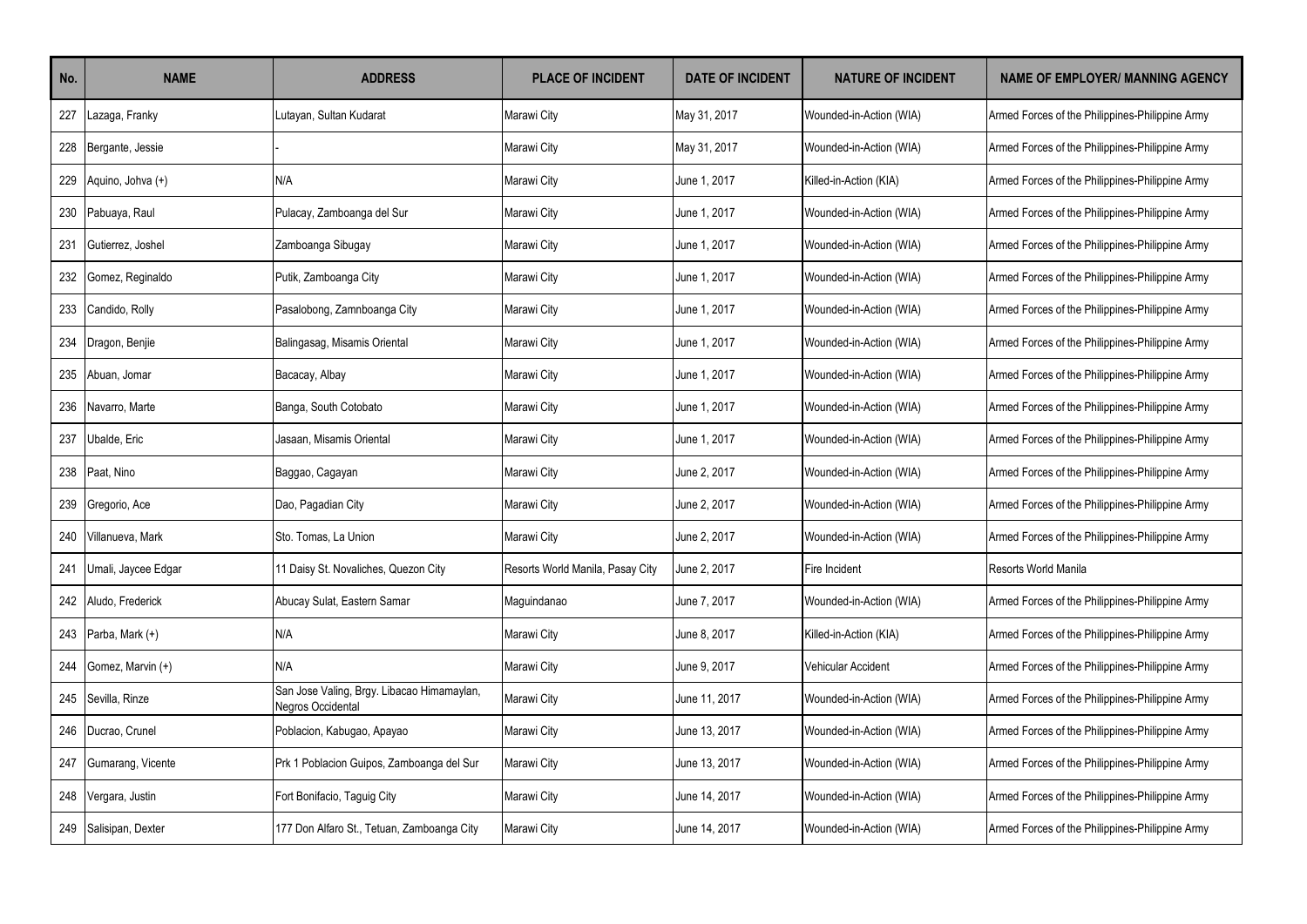| No.         | <b>NAME</b>              | <b>ADDRESS</b>                                                  | <b>PLACE OF INCIDENT</b>     | <b>DATE OF INCIDENT</b> | <b>NATURE OF INCIDENT</b> | <b>NAME OF EMPLOYER/ MANNING AGENCY</b>         |
|-------------|--------------------------|-----------------------------------------------------------------|------------------------------|-------------------------|---------------------------|-------------------------------------------------|
| 250         | Suelan, Mark Anthony     | Cuyapo Kabakan, North Cotobato                                  | Marawi City                  | June 14, 2017           | Wounded-in-Action (WIA)   | Armed Forces of the Philippines-Philippine Army |
| 251         | Coycoyen, Aldrin         | Tocucan Bontoc Mt. Province                                     | Marawi City                  | June 14, 2017           | Wounded-in-Action (WIA)   | Armed Forces of the Philippines-Philippine Army |
| 252         | Dafon, Jerome            | Midsayap, North Cotobato                                        | Marawi City                  | June 14, 2017           | Wounded-in-Action (WIA)   | Armed Forces of the Philippines-Philippine Army |
| 253         | Liwanag, Mark Anthony    | Mapalad, Sta. Rosa, Nueva Ecija                                 | Marawi City                  | June 15, 2017           | Wounded-in-Action (WIA)   | Armed Forces of the Philippines-Philippine Army |
| 254         | Fillalan, Averil Carlo   | Fatima, Gen. Santos City                                        | Marawi City                  | June 17, 2017           | Wounded-in-Action (WIA)   | Armed Forces of the Philippines-Philippine Army |
| 255         | Alentajan, Harry         | Mapatag Hamtic, Antique                                         | Marawi City                  | June 17, 2017           | Wounded-in-Action (WIA)   | Armed Forces of the Philippines-Philippine Army |
| <b>JULY</b> |                          |                                                                 |                              |                         |                           |                                                 |
| 256         | Magpantay, Romeo         | Barandal, San Francisco, Lipa City, Batangas                    | Parian, Calamba, Laguna      | December 2, 2016        | <b>Work Accident</b>      | <b>ACI</b>                                      |
| 257         | Corporal, Crisanto       | Zone 5 Caroyoyan, Pili, Camarines Sur                           | Tinagis, pili, Camarines Sur | April 14, 2017          | <b>Vehicular Accident</b> | Albay Trading and Rice Mill                     |
| 258         | Uday, Casidy (+)         | Pomegranete St. 214 Pembo, Makati City                          | Davao del Norte              | June 11, 2017           | Killed-in-Action (KIA)    | Armed Forces of the Philippines-Philippine Army |
| 259         | Gare, Justine            | Brgy. Tirona, Blk 5s 10+ excess GMA, Cavite                     | Marawi City                  | July 11, 2017           | Wounded-in-Action         | Armed Forces of the Philippines-Philippine Army |
| 260         | Cardino, Jonathan        | Purok 1 Tanawan, Malinao, Albay                                 | Marawi City                  | July 8, 2017            | Wounded-in-Action         | Armed Forces of the Philippines-Philippine Army |
| 261         | Ugali, Reynaldo Jr.      | Salimbao, Sultan Kudarat, Maguindanao                           | Marawi City                  | July 8, 2017            | Wounded-in-Action         | Armed Forces of the Philippines-Philippine Army |
| 262         | Galabin, Roy             | Salimbao, Sultan Kudarat, Maguindanao                           | Marawi City                  | July 7, 2017            | Wounded-in-Action         | Armed Forces of the Philippines-Philippine Army |
| 263         | Florentino. Eduardo Jr.  | F18 D Apolinario St. Camp Claudio Brgy. Tambo<br>Paranaque City | Marawi City                  | July 6, 2017            | Wounded-in-Action         | Armed Forces of the Philippines-Philippine Army |
| 264         | Naeluas, Bryan Harris    | Puerto Princesa City, Palawan                                   | Marawi City                  | July 7, 2017            | Wounded-in-Action         | Armed Forces of the Philippines-Philippine Army |
| 265         | Nacario, Wesly           | Zone 4 Sto. Domingo, Iriga City                                 | Marawi City                  | July 12, 2017           | Wounded-in-Action         | Armed Forces of the Philippines-Philippine Army |
| 266         | Manding, Emmanuel        | Naruangan, Tuao, Cagayan Valley                                 | Marawi City                  | July 4, 2017            | Wounded-in-Action         | Armed Forces of the Philippines-Philippine Army |
| 267         | Alunan, Dennis           | Brgy. Colonia, Lamitan, Basilan                                 | Marawi City                  | July 15, 2017           | Wounded-in-Action         | Armed Forces of the Philippines-Philippine Army |
| 268         | Magana, Riyadh           | Maningol Pinamalayan, Oriental Mindoro                          | Marawi City                  | July 5, 2017            | Wounded-in-Action         | Armed Forces of the Philippines-Philippine Army |
| 269         | Villanueva, Raymundo Jr. | Brgy. Macalong, Urdaneta City, Pangasinan                       | Marawi City                  | July 4, 2017            | Wounded-in-Action         | Armed Forces of the Philippines-Philippine Army |
| 270         | Vallespin, Joven         | N/A                                                             | Marawi City                  | July 9, 2017            | Wounded-in-Action         | Armed Forces of the Philippines-Philippine Army |
| 271         | Abuan, Jomar             | Igang, Bacacay, Albay                                           | Marawi City                  | June 1, 2017            | Wounded-in-Action         | Armed Forces of the Philippines-Philippine Army |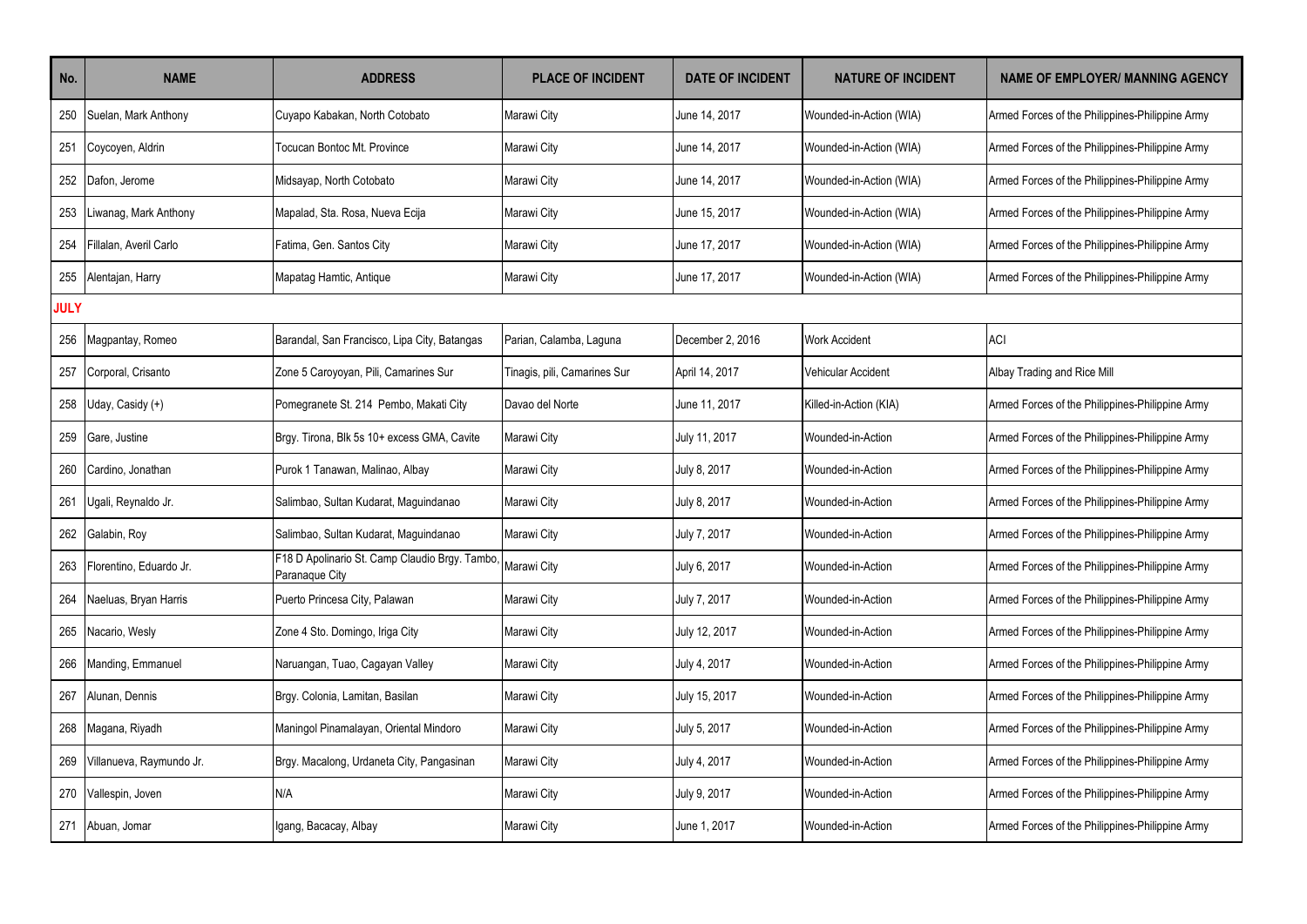| No. | <b>NAME</b>              | <b>ADDRESS</b>                                                  | <b>PLACE OF INCIDENT</b> | <b>DATE OF INCIDENT</b> | <b>NATURE OF INCIDENT</b> | <b>NAME OF EMPLOYER/ MANNING AGENCY</b>         |
|-----|--------------------------|-----------------------------------------------------------------|--------------------------|-------------------------|---------------------------|-------------------------------------------------|
|     | 272 Sumalde, Franklin    | Nicanor Zabala, Roxas, Palawan                                  | Marawi City              | June 9, 2017            | Wounded-in-Action         | Armed Forces of the Philippines-Philippine Army |
|     | 273 Bambico, Rudybal     | Canabuan, Aritao, Nueva Vizcaya                                 | Marawi City              | June 9, 2017            | Wounded-in-Action         | Armed Forces of the Philippines-Philippine Army |
| 274 | Paycana, Salem Aldrin    | Sipocot, Camarines Sur                                          | Marawi City              | July 2, 2017            | Wounded-in-Action         | Armed Forces of the Philippines-Philippine Army |
|     | 275 Sta. Ana, Rey        | Brgy. Sagrada Crossing, Buhi, Camarines Sur                     | Marawi City              | July 8, 2017            | Wounded-in-Action         | Armed Forces of the Philippines-Philippine Army |
|     | 276 Bluza, Efren Jr.     | Brgy. Tanque Pio V. Corpus, Masbate                             | Marawi City              | July 8, 2017            | Wounded-in-Action         | Armed Forces of the Philippines-Philippine Army |
|     | 277 Alegre, John         | Purok Talisay, Brgy. Talabaan, Cadiz City,<br>Negros Occidental | Marawi City              | June 22, 2017           | Wounded-in-Action         | Armed Forces of the Philippines-Philippine Army |
| 278 | Sudayon, Peter Reymond   | Brgy. Maribong, Lambunao, Iloilo                                | Marawi City              | June 22, 2017           | Wounded-in-Action         | Armed Forces of the Philippines-Philippine Army |
| 279 | Baul. Eden Charl         | Brgy. Simsiman, Lambunao, Iloilo                                | Marawi City              | July 8, 2017            | Wounded-in-Action         | Armed Forces of the Philippines-Philippine Army |
| 280 | Ranara, Robert           | Brgy. Waterfall, Balingasag, Misamis Oriental                   | Marawi City              | June 18, 2017           | Wounded-in-Action         | Armed Forces of the Philippines-Philippine Army |
| 281 | Rull. Jerome             | San Miquel, Nabua, Camarines Sur                                | Marawi City              | July 9, 2017            | Wounded-in-Action         | Armed Forces of the Philippines-Philippine Army |
| 282 | Gonzaga, Francisco       | Dammang East, Echague, Isabela                                  | Marawi City              | June 16, 2017           | Wounded-in-Action         | Armed Forces of the Philippines-Philippine Army |
| 283 | Tapispisan, Patrick Ford | Poblacion, Tarangan Western, Samar                              | Marawi City              | June 16, 2017           | Wounded-in-Action         | Armed Forces of the Philippines-Philippine Army |
| 284 | Buag, Mark Anthony       | Tastas, Ligao City, Albay                                       | Marawi City              | July 2, 2017            | Wounded-in-Action         | Armed Forces of the Philippines-Philippine Army |
| 285 | Camila, Ryan             | Binatagan Ligao City, Albay                                     | Marawi City              | July 7, 2017            | Wounded-in-Action         | Armed Forces of the Philippines-Philippine Army |
| 286 | Alamis, Christian Angelo | 013 Litex Rd., Commonwealth, Quezon City                        | Marawi City              | July 8, 2017            | Wounded-in-Action         | Armed Forces of the Philippines-Philippine Army |
| 287 | Pocua, Reymond           | Zone 5 Balza, Malinao, Albay                                    | Marawi City              | July 8, 2017            | Wounded-in-Action         | Armed Forces of the Philippines-Philippine Army |
| 288 | ubrin, Noelson           | Purok 2 Sto. Domingo, Cabarroguis, Quirino                      | Marawi City              | June 9. 2017            | Wounded-in-Action         | Armed Forces of the Philippines-Philippine Army |
| 289 | Datul Andres             | Gen. Trias. Cavite                                              | Marawi City              | June 9. 2017            | Wounded-in-Action         | Armed Forces of the Philippines-Philippine Army |
| 290 | Marfil, Leonardo         | Midsayap, North Cotobato                                        | Marawi City              | June 9, 2017            | Wounded-in-Action         | Armed Forces of the Philippines-Philippine Army |
| 291 | Nebran, Michael          | Brgy. Boboy, Agno, Pangasinan                                   | Marawi City              | July 12, 2017           | Wounded-in-Action         | Armed Forces of the Philippines-Philippine Army |
|     | 292 Obis, Pablo Jr.      | Zone 4 Salvacion Bato, Camarines Sur                            | Marawi City              | June 9, 2017            | Wounded-in-Action         | Armed Forces of the Philippines-Philippine Army |
| 293 | Aceras, Ronie            | Brgy. Bato, Sagay City, Negros Occidental                       | Marawi City              | June 10, 2017           | Wounded-in-Action         | Armed Forces of the Philippines-Philippine Army |
| 294 | Paglinawan, Peizer       | Crossing Talusan, Balingasag, Misamis Oriental                  | Marawi City              | June 9, 2017            | Wounded-in-Action         | Armed Forces of the Philippines-Philippine Army |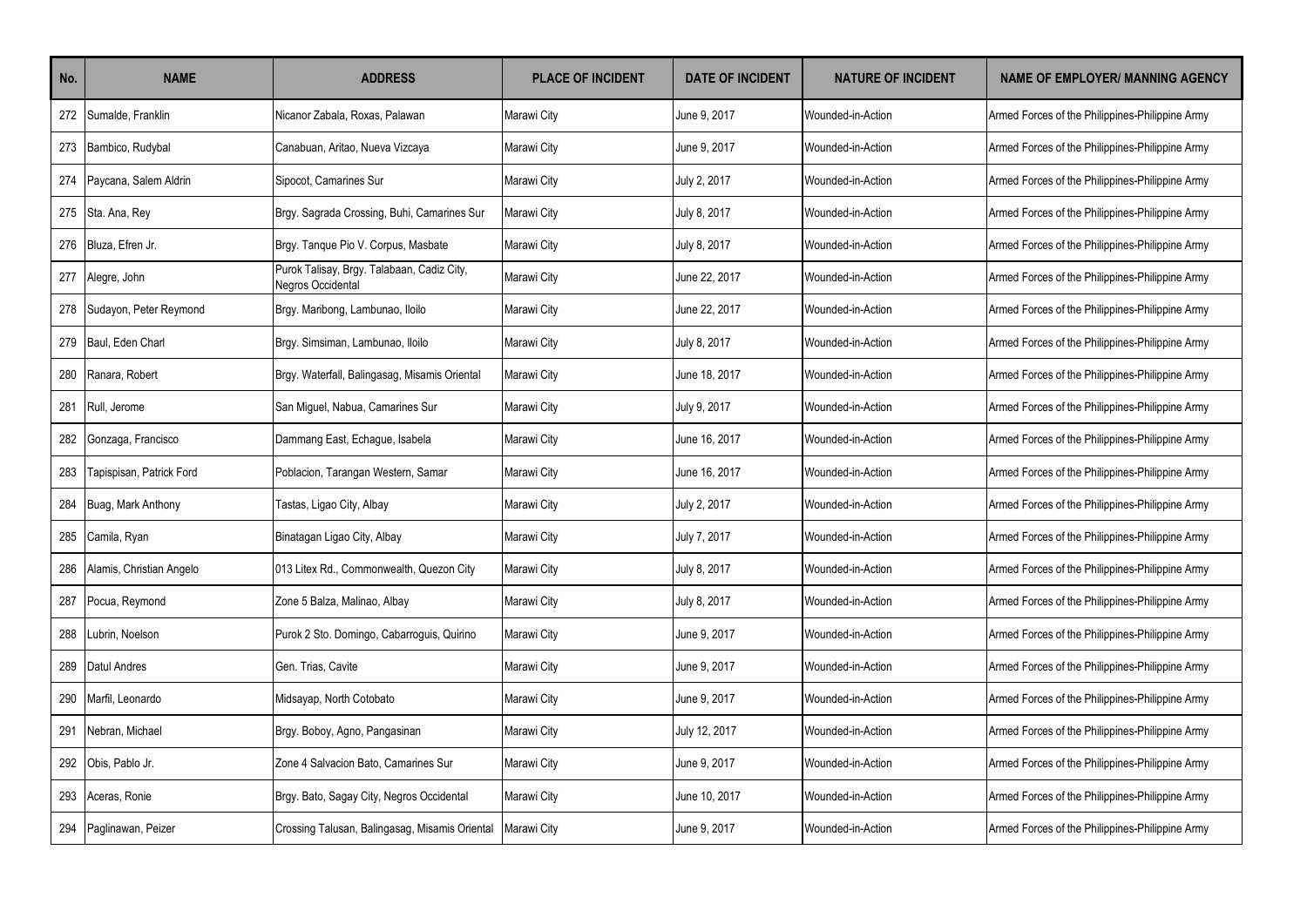| No.           | <b>NAME</b>               | <b>ADDRESS</b>                                         | <b>PLACE OF INCIDENT</b>    | <b>DATE OF INCIDENT</b> | <b>NATURE OF INCIDENT</b> | <b>NAME OF EMPLOYER/ MANNING AGENCY</b>         |
|---------------|---------------------------|--------------------------------------------------------|-----------------------------|-------------------------|---------------------------|-------------------------------------------------|
| 295           | Doloso, Leonard Ray       | N/A                                                    | Marawi City                 | June 9. 2017            | Wounded-in-Action         | Armed Forces of the Philippines-Philippine Army |
| 296           | Dapulano, Jefril          | Brgy. Gemomua, Agahon, Passi City, Iloilo              | Marawi City                 | June 9, 2017            | Wounded-in-Action         | Armed Forces of the Philippines-Philippine Army |
| 297           | Carloto, Reymar PFC (+)   | Brgy. Cogon, Gubat, Sorsogon                           | Marawi City                 | June 2, 2017            | Killed-in-Action (KIA)    | Armed Forces of the Philippines-Philippine Army |
| 298           | Lunas, Bernie Jhon (+)    | Brgy. Hindi, Bacacay, Albay                            | Marawi City                 | June 9, 2017            | Killed-in-Action (KIA)    | Armed Forces of the Philippines-Philippine Army |
| 299           | Sumagpang, Rolan (+)      | Brgy. Cagmanaba, Ocampo, Camarines Sur                 | Marawi City                 | June 9, 2017            | Killed-in-Action (KIA)    | Armed Forces of the Philippines-Philippine Army |
| 300           | Coros, Eric Jason CPL (+) | <b>General Santos City</b>                             | Marawi City                 | May 28, 2017            | Killed-in-Action (KIA)    | Armed Forces of the Philippines-Philippine Army |
| 301           | Dalogdog, Felmark SGT (+) | <b>General Santos City</b>                             | Marawi City                 | June 20, 2017           | Killed-in-Action (KIA)    | Armed Forces of the Philippines-Philippine Army |
| 302           | Cruzado, Mark Francis     | Purok 1, brgy. Sto. Tomas, Binan, Laguna               | Carmona, Cavite             | May 6, 2017             | <b>Work Accident</b>      | Carmona Full Force Manpower Corp.               |
| 303           | Buellia, Glejoy (+)       | Daraga, Albay                                          | Daraga, Albay               | June 3, 2017            | Electrocution             | Commercial Gate Construction Supply Corp.       |
| 304           | orenzana, Jhon Rey        | Daraga, Albay                                          | Daraga, Albay               | June 3, 2017            | Electrocution             | Commercial Gate Construction Supply Corp.       |
| 305           | Sueno, Vicente Rey        | B4 L16 Mabuhay City, Cabuyao, Laguna                   | Binan, Laguna               | May 16, 2016            | <b>Work Accident</b>      | JX Nippon Mining                                |
| 306           | Cabugos, Annalyn          | Purok 6, San Juan, Kalayaan, Laguna                    | Marilao, Bulacan            | July 28, 2015           | Vehicular Accident        | Mega JB Marketing                               |
| 307           | Burce, Nino (+)           | brgy. Ubaliw, Polangui, Albay                          | Pawili, Bula, Camarines Sur | June 10, 2017           | Electrocution             | <b>MPDS Manpower Agency</b>                     |
| 308           | Dela Pena, Fernan         | N/A                                                    | Sorsogon City               | May 28, 2017            | <b>Burn Accident</b>      | One Source General Solution Inc                 |
| 309           | Magboo, Richard           | Dona Felisa Village, Paciano Rizal, Calamba,<br>Laguna | Terelay, Cabuyao, Laguna    | April 9, 2017           | <b>Work Accident</b>      | PA Gramahe                                      |
| <b>AUGUST</b> |                           |                                                        |                             |                         |                           |                                                 |
| 310           | Hollero, Jobert PFC       | N/A                                                    | Marawi City                 | July 7, 2017            | Killed-in-Action          | Armed Forces of the Philippines-Philippine Army |
| 311           | Labadan, Christopher      | N/A                                                    | Polomolok, South Cotobato   | August 9, 2017          | <b>Vehicular Accident</b> | Dole Philippines                                |
| 312           | Villaruel, Harney         | N/A                                                    | Marawi City                 | July 7, 2017            | Killed-in-Action          | Armed Forces of the Philippines-Philippine Army |
| 313           | Gernale, Isagani          | N/A                                                    | Kitaotao, Bukidnon          | July 22, 2017           | Wounded-in-Action         | Armed Forces of the Philippines                 |
| 314           | Celerio, Marvin           | N/A                                                    | Kitaotao, Bukidnon          | July 22, 2017           | Wounded-in-Action         | Armed Forces of the Philippines                 |
| 315           | Pamuso, Delmario Jr       | N/A                                                    | Kitaotao, Bukidnon          | July 22, 2017           | Wounded-in-Action         | Armed Forces of the Philippines                 |
| 316           | Castaneda, Jonel          | N/A                                                    | Kitaotao, Bukidnon          | July 22, 2017           | Wounded-in-Action         | Armed Forces of the Philippines                 |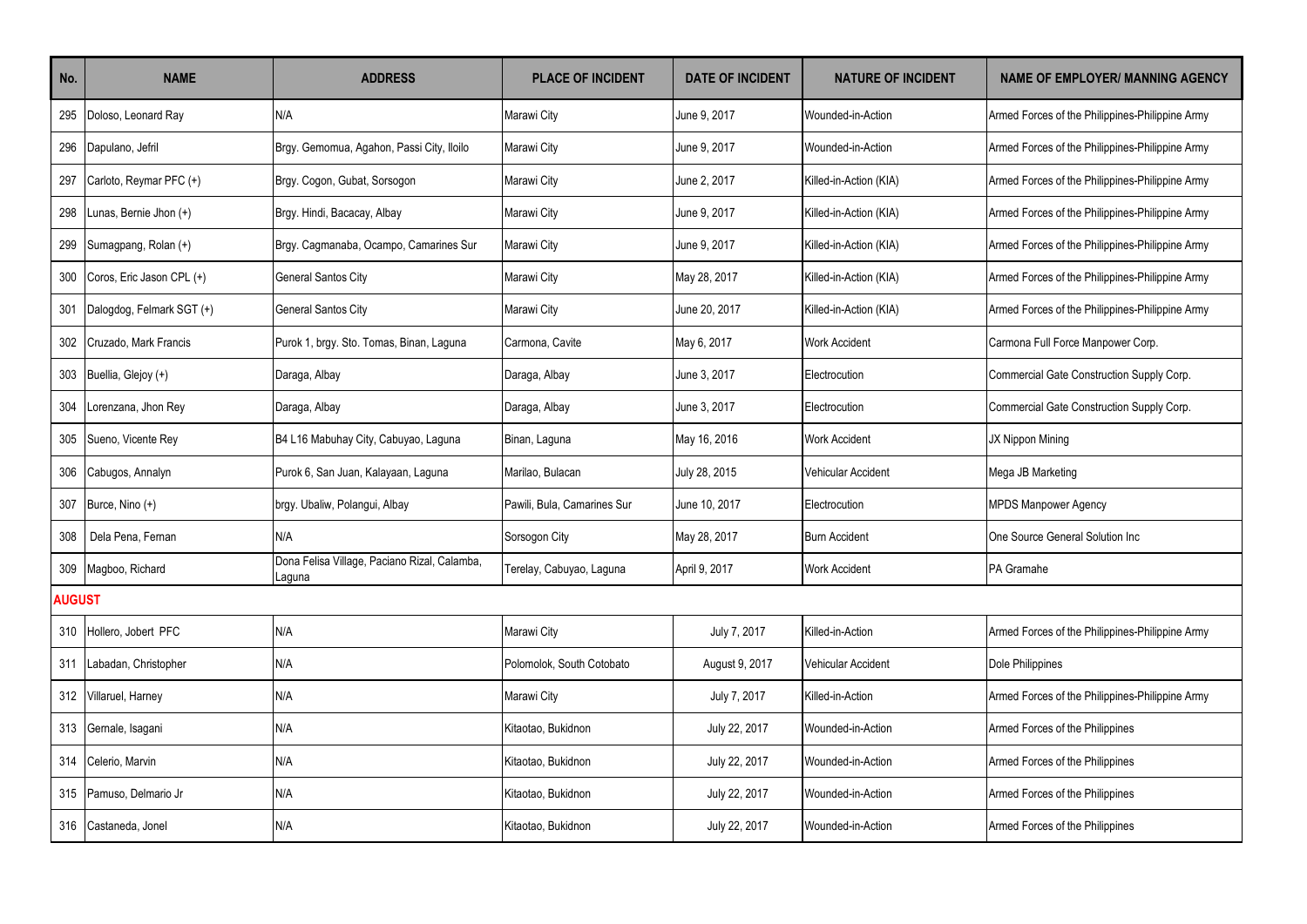| No.              | <b>NAME</b>             | <b>ADDRESS</b>                                                  | <b>PLACE OF INCIDENT</b> | <b>DATE OF INCIDENT</b> | <b>NATURE OF INCIDENT</b> | <b>NAME OF EMPLOYER/ MANNING AGENCY</b>           |
|------------------|-------------------------|-----------------------------------------------------------------|--------------------------|-------------------------|---------------------------|---------------------------------------------------|
| 317              | Daquiado, Rolan         | N/A                                                             | Kitaotao, Bukidnon       | July 22, 2017           | Wounded-in-Action         | Armed Forces of the Philippines                   |
| 318              | Taganile, Joseph        | N/A                                                             | Kitaotao, Bukidnon       | July 22, 2017           | Wounded-in-Action         | Armed Forces of the Philippines                   |
| 319              | Baradillo, Rodel        | N/A                                                             | Kitaotao, Bukidnon       | July 22, 2017           | Wounded-in-Action         | Armed Forces of the Philippines                   |
| 320              | Halaran, Marlon         | N/A                                                             | Cagayan de Oro City      | July 24, 2017           | <b>Explosion Incident</b> | Templar Manpower Agency                           |
| 321              | Paner, Bryan            | 5330 Maahas, Los Banos, Laguna                                  | Binan, Laguna            | June 22, 2017           | <b>Work Accident</b>      | MSC Dynamic Builders and Devt. Corp.              |
| 322              | Barachina, Dante        | B19 L9 Golden Homes, Isabang, Lipa City,<br>Batangas            | N/A                      | September 27, 2016      | llness                    | Limcoma                                           |
| 323              | Torres, Samson          | Policarpio St. Brgy. Pagalangan, Victoria, Laguna Laguna        |                          | June 11, 2017           | <b>Work Accident</b>      | Reina Manpower Cooperative                        |
| 324              | So, Katrina Jane        | U-328 Primeville Condominium, Mandaluyong<br>City               | Pasay City               | August 11, 2017         | Vehicular Accident        | Xend                                              |
| 325              | De jesus, Bernie        | 1824 Purok 3 Dita, Sta. Rosa, Laguna                            | N/A                      | July 21, 2017           | <b>Illness</b>            | Fabrilline                                        |
| 326              | Subijano, Oscar         | Brgy. Balubad, Lumban, Laguna                                   | Binan, Laguna            | May 10, 2017            | <b>Work Accident</b>      | Royal Cargo, Inc.                                 |
| 327              | Natural, Melvin         | Sitio Barrera, Lecheria, Calamba, Laguna                        | Calamba, Laguna          | May 29, 2017            | <b>Work Accident</b>      | <b>TNC Chemical</b>                               |
| 328              | Aday, Luwie             | Brgy. Darasa, Balahadia 1 No. 4, Tanauan,<br><b>Batangas</b>    | Balayan, Batangas        | June 28, 2017           | <b>Work Accident</b>      | Expressions Stationery Shop Inc.                  |
| <b>SEPTEMBER</b> |                         |                                                                 |                          |                         |                           |                                                   |
| 329              | Tecso, Augusto          | Brgy. Pinambaran, San Miguel, Bulacan                           | San Miguel, Bulacan      | February 13, 2015       | Shooting Incident         | Meralco                                           |
| 330              | Austria, Arnel          | 181 Brgy. Real, Calamba, Laguna                                 | N/A                      | February 16, 2015       | <b>Illness</b>            | Sunpower Mfg. LTD                                 |
| 331              | Garcia, Radito Miguel   | B1 L15 Rosewood Homes, Tagapo, Sta. Rosa,<br>Laguna             | N/A                      | March 28, 2017          | lllness                   | Tee Kay                                           |
| 332              | Dinglasan, Aldrin       | San Sebastian, Lipa City, Batangas                              | Marawi City              | May 31, 2017            | Killed-in-Action (KIA)    | Armed Forces of the Philippines-Philippine Marine |
| 333              | Evangelista, Marco      | 72 Ulango, Calamba, Laguna                                      | Calamba, Laquna          | June 13, 2017           | <b>Work Accident</b>      | Proteius Agency                                   |
| 334              | Camata, Joseph Roderick | Talangkas, Sta. Maria, Laguna                                   | Laguna                   | June 29, 2017           | Shooting Incident         | Securicor Security and Investigation Agency       |
| 335              | Pareja, Antonio (+)     | Purok 7 Cararayan, Tiwi, Albay                                  | Marawi City              | July 12, 2017           | Killed-in-Action (KIA)    | Armed Forces of the Philippines                   |
| 336              | Avila, Adler            | Wagdas, San Andres, Catanduanes                                 | Virac. Catanduanes       | July 17, 2017           | <b>Work Accident</b>      | Shandelife Bakeshop                               |
| 337              | Morales, Renato (+)     | Zone 1 Mabulo, Naga City, Camarines Sur                         | Naga City, Camarines Sur | August 12, 2017         | Electrocution             | Camarines Sur Electric Coop.                      |
| 338              | Fontanos, Erwilliam     | 1450 Wawa St. Brgy. Malaban Looban,<br>Maligayan, Binan, Laguna | Carmona, Cavite          | August 14, 2017         | <b>Work Accident</b>      | Wedg Jaire Agency                                 |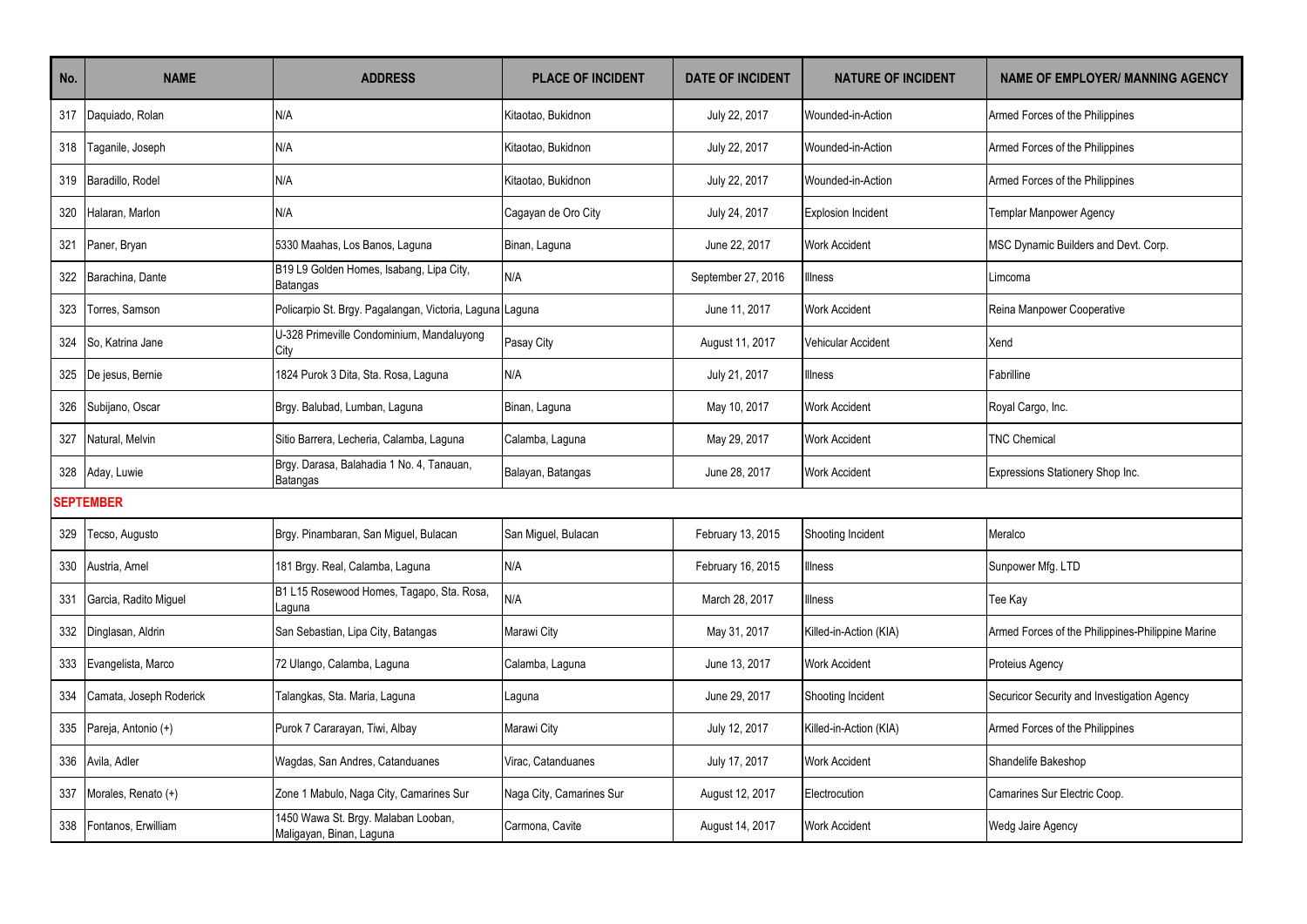| No.            | <b>NAME</b>             | <b>ADDRESS</b>                                               | <b>PLACE OF INCIDENT</b>          | <b>DATE OF INCIDENT</b> | <b>NATURE OF INCIDENT</b> | <b>NAME OF EMPLOYER/ MANNING AGENCY</b>        |
|----------------|-------------------------|--------------------------------------------------------------|-----------------------------------|-------------------------|---------------------------|------------------------------------------------|
| 339            | Tabian, Ronnie          | San Juan St., Virac, Catanduanes                             | Virac. Catanduanes                | August 16, 2017         | <b>Work Accident</b>      | Rosemarie Lorayes                              |
| 340            | Tero. Joel SPO2         | N/A                                                          | Malapatan, Sarangani              | August 19, 2017         | Vehicular Accident        | Philippine National Police-Malapatan           |
| 341            | Asumbra, RJ             | N/A                                                          | Tambler, General Santos City      | August 29, 2017         | Shooting Incident         | Silen Option Security                          |
| 342            | Himarangan, Ryan        | Sumilihon, Butuan City                                       | Cabadbaran City, Agusan del Norte | August 30, 2017         | <b>Vehicular Accident</b> | Equi-Parco Construction Company                |
| 343            | Mabuyao, Fortunato      | N/A                                                          | Sinawal, General Santos City      | September 6, 2017       | Vehicular Accident        | Alexandy Engineering Works                     |
| 344            | Sales, Hernando         | N/A                                                          | La Union                          | September 7, 2017       | Vehicular Accident        | Pagsayaatan                                    |
| <b>OCTOBER</b> |                         |                                                              |                                   |                         |                           |                                                |
| 345            | Pernelia, Vicente       | P1 B4 L4A Camella Homes, Bermuda, Banlic,<br>Calamba, Laguna | N/A                               | January 15, 2015        | <b>Illness</b>            | Maine Marine Philippines                       |
| 346            | Martin, Conrado Jr      | FF066 Calayan St., Carig Norte, Tuguegarao<br>City           | N/A                               | January 9, 2017         | lllness                   | Crew and Ship Management International         |
| 347            | Tolentino, Jessie PO1   | Brgy. Dacanlao, Calaca, Batangas                             | Calaca, Batangas                  | January 20, 2017        | Vehicular Accident        | Philippine National Police-Calaca, Batangas    |
| 348            | Lorenzo, Lilia          | Alan St., Linao West, Tuguegarao City                        | Caritan, Tuguegarao City          | February 5, 2017        | Vehicular Accident        | <b>Bakers Percent Buntun</b>                   |
| 349            | Mauricio, Apelado Jr    | Pinong, Cauayan City, Isabela                                | Cauayan City, Isabela             | March 15, 2017          | <b>Work Accident</b>      | <b>PRIMARK</b>                                 |
| 350            | Dela Pena, Danilo       | B10 L23 Ciudad de San Jose, Balibago, Sta.<br>Rosa, Laguna   | Paranaque City                    | April 18, 2017          | Work Accident             | <b>UBE Express</b>                             |
| 351            | Comador, Doddie         | Arellano Ext ugac Sur, Tuguegarao City                       | Lallo, Cagayan                    | May 20, 2017            | Shooting Incident         | Cagayan Appliance Center                       |
| 352            | Velasco, Edmundo        | N/A                                                          | Canaman, Camarines Sur            | June 23, 2017           | <b>Illness</b>            | Bureau of fire Protection                      |
| 353            | Santos, Miguel          | 18B Arao St., Ugac Sur, Tuguegarao City                      | N/A                               | June 29, 2017           | <b>Illness</b>            | <b>Rem Liner</b>                               |
| 354            | Habacon, Jaime Jr.      | 74 San Juan, Calamba, Laguna                                 | San Pablo City, Laguna            | July 20, 2017           | <b>Vehicular Accident</b> | Visman Security Agency Corp.                   |
| 355            | Macoy, Brittanie        | Paciano Rizal, Calamba                                       | Canlubang, Laguna                 | July 24, 2017           | <b>Vehicular Accident</b> | San Roque Humar Resources Corp.                |
| 356            | Ibalin, Charlene        | Montalban Heighs, San Jose, Rodriguez, Rizal                 | Payatas, Quezon City              | August 30, 2017         | Vehicular Accident        | Work Savers Company, Inc.                      |
| 357            | Agullano, Brylle Jacob  | Montalban Heighs, San Jose, Rodriguez, Rizal                 | Payatas, Quezon City              | August 31, 2017         | <b>Vehicular Accident</b> | Expercs inc.                                   |
| 358            | Mebato, Jojenes CPL (+) | N/A                                                          | Marawi City                       | September 1, 2017       | Killed-in-Action          | Armed Forces of the Philippine-Philippine Army |
| 359            | Cepe, Fred (+)          | N/A                                                          | Iriga City, Camarines Sur         | September 27, 2017      | Electrocution             | Camarines Sur Electric Cooperative             |
| 360            | Nicon, Orly             | N/A                                                          | Ligao City, Albay                 | September 27, 2017      | Drowning Incident         | RYU Construction, Inc.                         |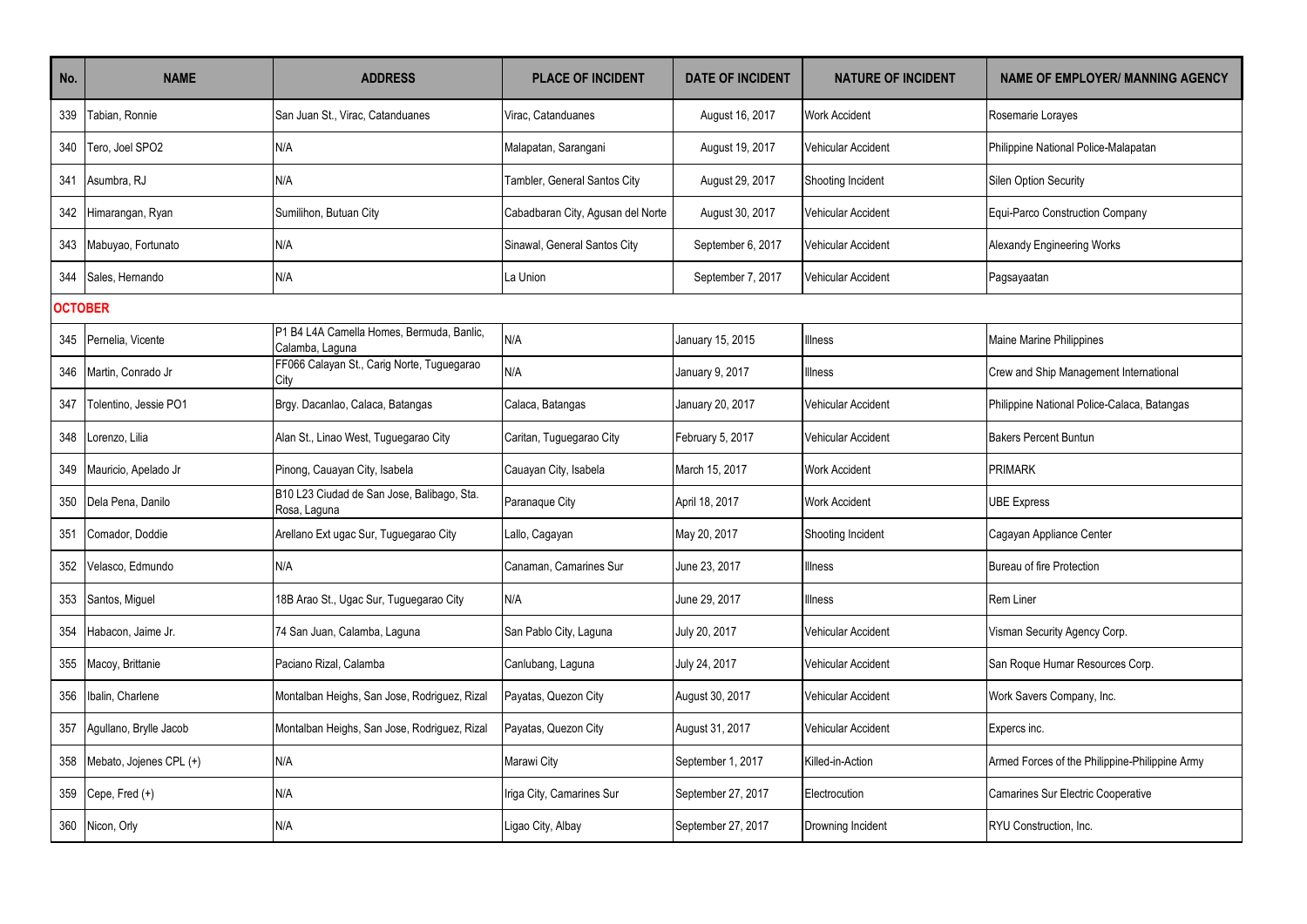| No. | <b>NAME</b>          | <b>ADDRESS</b>                                           | <b>PLACE OF INCIDENT</b>                             | <b>DATE OF INCIDENT</b> | <b>NATURE OF INCIDENT</b> | <b>NAME OF EMPLOYER/ MANNING AGENCY</b>           |
|-----|----------------------|----------------------------------------------------------|------------------------------------------------------|-------------------------|---------------------------|---------------------------------------------------|
| 361 | Retinio, Marvic      | 289 Rosas St., Amihan Subd. Tagapo, Sta.<br>Rosa, Laguna | Carmona, Cavite                                      | October 5, 2017         | <b>Work Accident</b>      | Carmona Fullforce Manpower Corp.                  |
| 362 | Luna, Jessie         | P4 San Jose, Calamba, Laguna                             | Calamba, Laquna                                      | October 9, 2017         | <b>Work Accident</b>      | Efren Bajamundi                                   |
| 363 | Armenta, Roy         | N/A                                                      | Arimbay, Legazpi City                                | October 13, 2017        | Vehicular Accident        | DCTV Cable Network Broadband, Inc.                |
| 364 | Rayco, Romeo OFC (+) | N/A                                                      | Marawi City                                          | October 19, 2017        | Killed-in-Action          | Armed Forces of the Philippine-Philippine Army    |
|     | <b>NOVEMBER</b>      |                                                          |                                                      |                         |                           |                                                   |
| 365 | Salada, Edgar        | 6B Tuliao St. Atulayan Sur, Tuguegarao City,<br>Cagayan  | Tuguegarao City, Cagayan                             | June 14, 2017           | Electricution             | Cagayan Electric Cooperative                      |
| 366 | Espinosa, Froilan    | Centro East, Allacapan, Cagayan                          | Marawi City                                          | July 3, 2017            | Wounded in Action (WIA)   | Armed Forces of the Philippines (Philippine Navy) |
| 367 | Caseres, Mario       | Binarao St., Linao Wset, Tuguegarao City,<br>Cagayan     | Tuguegarao City, Cagayan                             | August 27, 2017         | Vehicular Accident        | Crown Bakeshop                                    |
| 368 | Sergan, Albert       | Zone 1 Sto. Domingo, Piat, Cagayan                       | Within the premises of the company May 30, 2017      |                         |                           | Cagayan Sugar Milling Corporation                 |
| 369 | Jose, Perpetua       | 53F Caritan Highway, Tuguegarao City, Cagayan            | Marawi City                                          | July 23, 2017           | Wounded in Action (WIA)   | Armed Forces of the Philippines (Philippine Navy) |
| 370 | Gangan, edgar        | Cattaggamman Pardo, Tuguegarao City,<br>Cagayan          | N/A                                                  | March 12, 2017          | <b>Illness</b>            | Cagayan National High School                      |
| 371 | Dumancil, Melanio    | Capo, Ilagan City, Isabela                               | N/A                                                  | November 1, 2016        | <b>Illness</b>            | Victory Liner Inc.                                |
| 372 | Balgua, Edward       | Atulu, Iguig, Cagayan                                    | Within the premises of the company September 8, 2017 |                         | <b>Work Accident</b>      | <b>Valley Contruction</b>                         |
| 373 | Pauig, Ruben         | Nanungaran, Rizal, Cagayan                               | Marawi City                                          | March 30, 2017          | Killed in Action (KIA)    | Armed Forces of the Philippines                   |
| 374 | Cuntapay, Eddie      | Nannarian, Peñablanca, Cagayan                           | N/A                                                  | November 1, 2016        | <b>Illness</b>            | Armed Forces of the Philippines                   |
| 375 | Ballatan, Rodel      | N/A                                                      | Sto. Domingo, Albay                                  | November 2, 2017        | <b>Work Accident</b>      | Globe Coco Product                                |
| 376 | Boras, Joel          | N/A                                                      | Libon, Albay                                         | November 11, 2017       | Electricution             | Albay Power & Energy Corporation                  |
| 377 | Espelimburgo, Rudy   | N/A                                                      | Marawi Ctiy, Lanao del Sur                           | June 7, 2017            | Killed in Action (KIA)    | Philippine Marine Corporation                     |
| 378 | Sucgang, Cristobal   | Silang, Cavite                                           | Silang, Cavite                                       | April 24, 2017          | <b>Work Accident</b>      | Workers Janitorial Manpower Specialist            |
| 379 | Angeles, Janathan    | Calamba, Laguna                                          | Calamba, Laguna                                      | July 25, 2017           | <b>Work Accident</b>      | Acepr Management and Manpower Corp.               |
| 380 | Madriaga, Benjamin   | Los Baños, Laguna                                        | Los Banos, Laguna                                    | October 13, 2017        | Work Accident             | Splash Mountain                                   |
| 381 | Malabanan, Norberto  | Calauan, Laguna                                          | Calauan, Laguna                                      | October 29, 2017        | Shooting Incident         | City Gov't of Laguna                              |
| 382 | Alzula, Dennis       | Atimonan, Quezon                                         | Atimonan, Quezon                                     | October 12, 2017        | Vehicular Accident        | China Int'l Water and Electric Co.                |